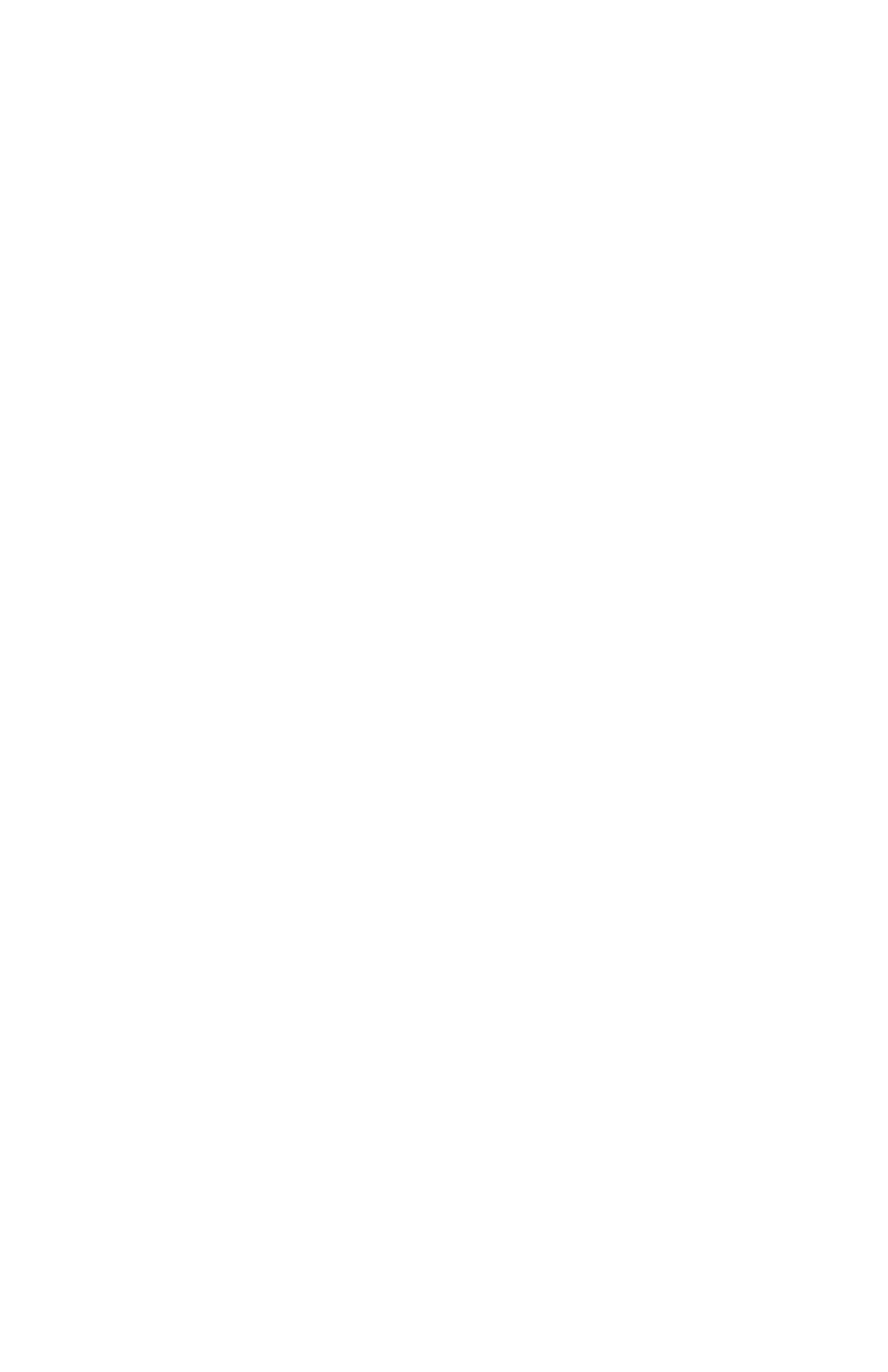# **The Key to Peace**

### **By A. Marie Miles**



"Great peace have they which love thy law: and nothing shall offend them."

#### **FAITH PUBLISHING HOUSE**

*Digitally Published by*  **THE GOSPEL TRUTH www.churchofgodeveninglight.com**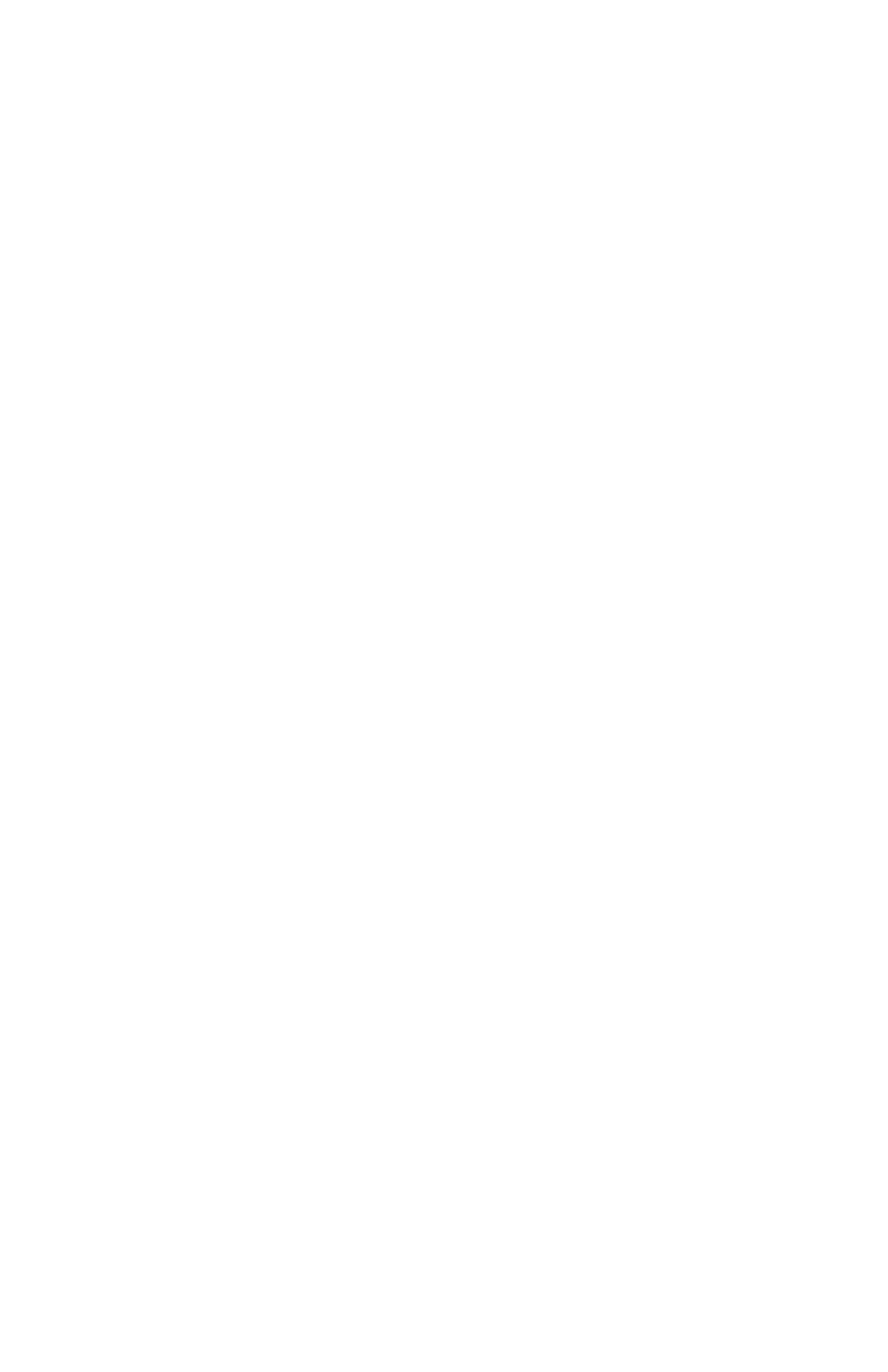# **Preface**

One day, in a very brief conversation, my grandson asked me a question. I did not get to talk with him much, so later I felt really inspired to write some things which were upon my heart, that his question had prompted. Of course I have gone into more detail than he would have had to know, but felt it was good to stir up thoughts of what he did know.

After I gave it to him to read, I remarked that I might print it some day and hoped that it would be a help to someone else. He returned it to me and I am sending it forth with a prayer that these Bible truths will be a help to some soul.

At this writing, I am 64 years of age and I feel I am living on borrowed time. In 1973, it seemed that the Lord was going to take me, but He healed me and I am doing all I can for the Lord. I recommend the Lord to every soul. He has been precious to me down through my life, with many blessings in the times of trouble and heartache.

> —Sis. A. Marie Miles May, 1978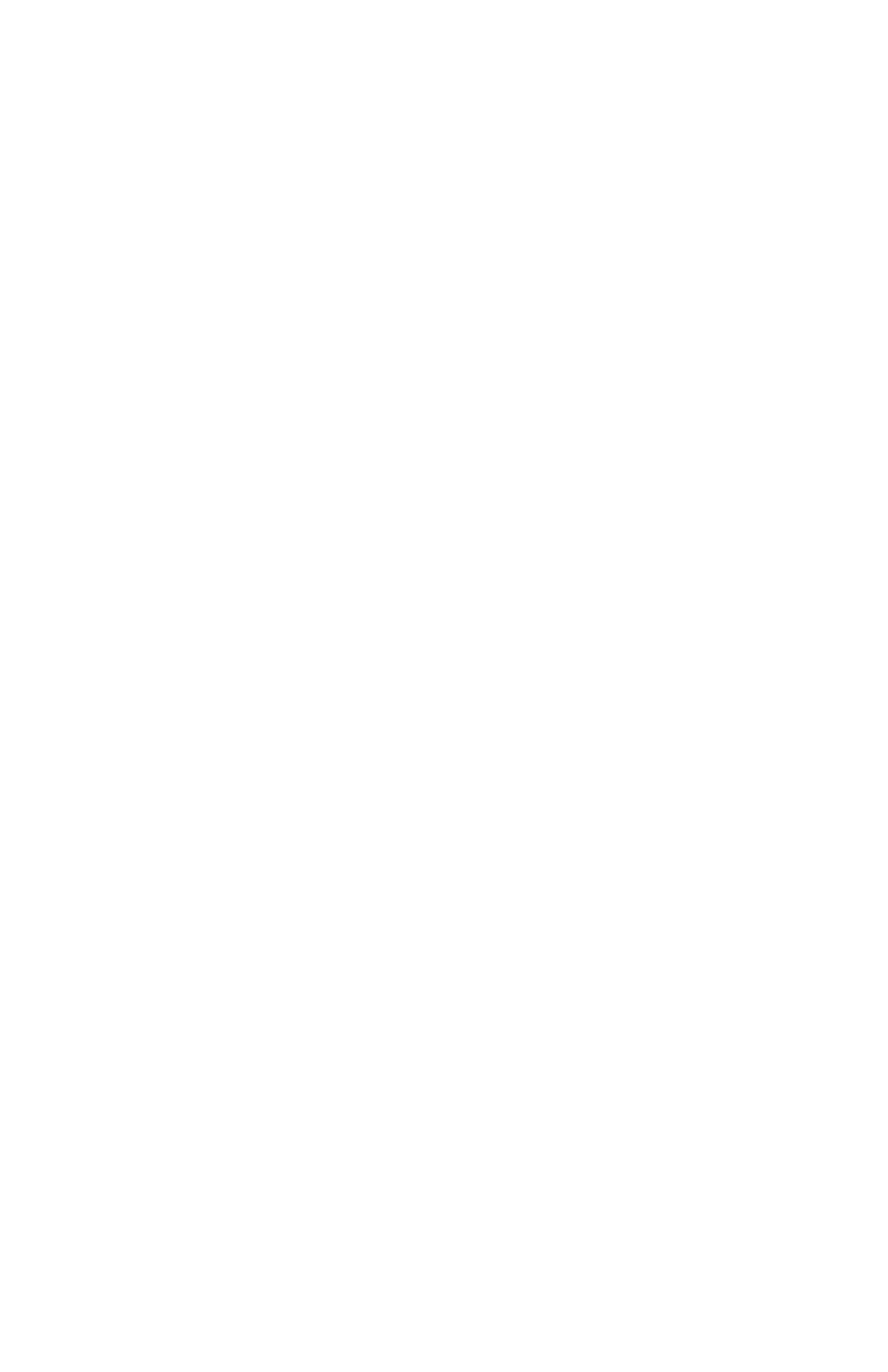# **The Key to Peace**

*God's Word is the key to satisfy The heart's inner longings*.

Dear Grandson:

You asked a valid question when you asked, "How do we know what is right and what is wrong?" I told you that we find the answer in the Bible as to what is right and what is wrong.

You then said, "But the Bible is a big book. Where can you find where it says a certain thing is right or wrong?" Again, that is a very valid question. I know that the Bible is a big book. I trust that the following will help you.

First, I want to say that I deeply appreciate the fact that you are interested in knowing what is wrong and right, and knowing upon what basis to place your own personal understanding. This will help you find the key to peace in your soul. Each of us is individually responsible to God. The Bible says, "For there is no respect of persons with God." Rom. 2:11. "In the day when God shall judge the secrets of men by Jesus Christ according to my gospel." Rom. 2:16. "Who [or God] will render to every man according to his deeds." Rom. 2:6. You can see we must know how to live in this world, according to the plan of God, to be cleared before the great Judge in that last day, when all men shall stand before Him.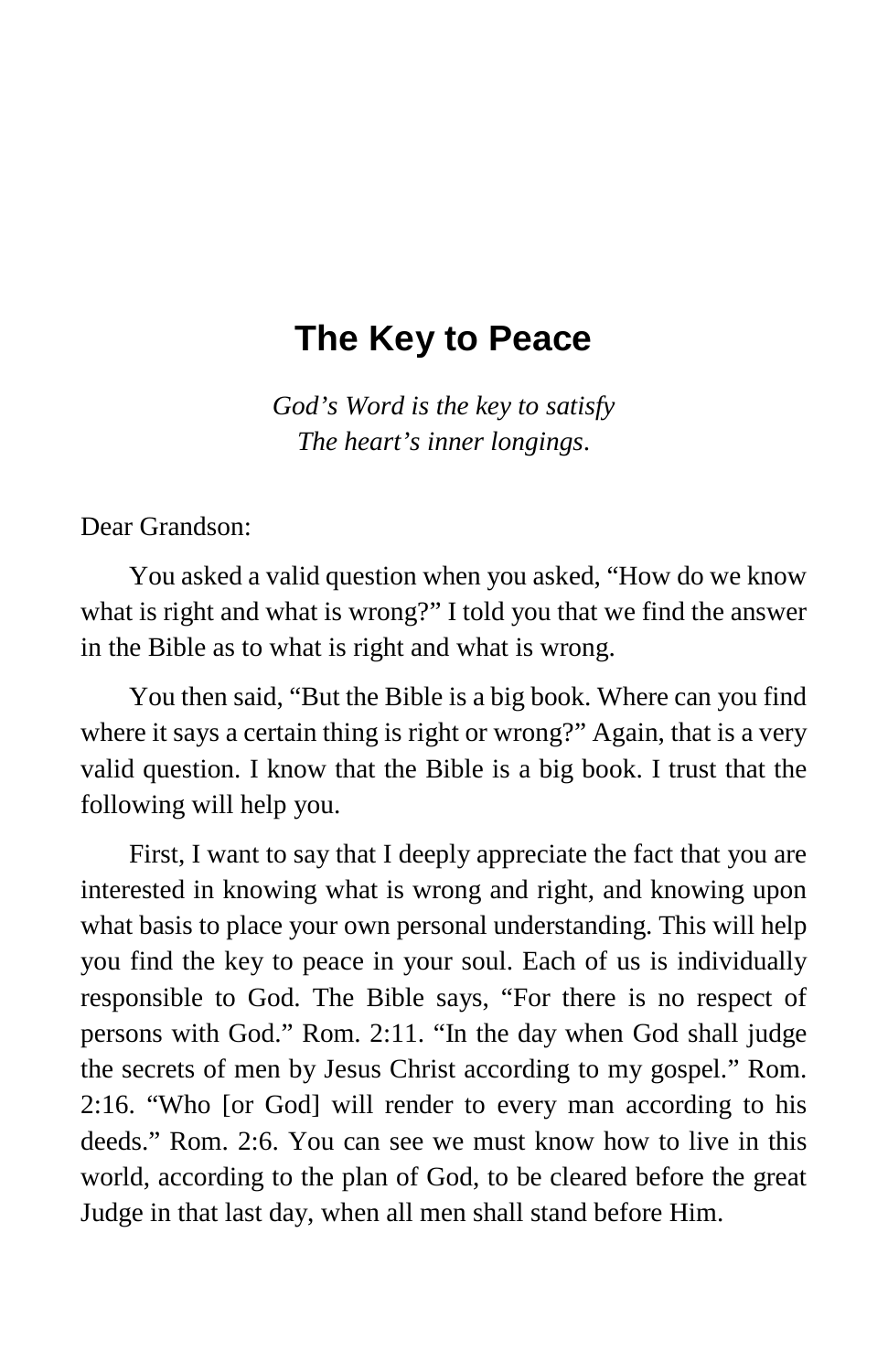When I first opened my Bible to type the above Scriptures I saw this Scripture that I had underlined in my Bible, which at one time impressed me greatly. I feel that it must be for you too, as the Psalmist had a desire like yours, so in his prayer he said, "Teach me, O Lord, the way of thy statutes; and I shall keep it unto the end. Give me understanding, and I shall keep thy law; yea, I shall observe it with my whole heart." Psalms 119:33, 34. Then I always liked the verse above these verses, which I also have marked, and have quoted many times to others. "Thy word have I hid in mine heart, that I might not sin against thee." (verse 11). So we do need to desire to know what is right and what is wrong, seek after understanding, and it will be given to us. After we know and understand, we want to remember to obey God's Word.

There is no book like the Bible. When I speak of the Bible I definitely refer to the King James Version. Today, there are many versions of the Bible, and the devil is using this to confuse people, and cause them to lose faith in God's Word. I personally can say, that I have searched out the King James Version of the Bible, have obeyed it, and I have found a deep, sweet peace in my soul. By obeying it, I found contact with God which makes me know it is true. Your great-grandfather (Fred Pruitt) preached from it, lived by it, and saw many others saved from their sins, who lived and died by it, with victory over sin and the devil. Oh, yes, it does bring joy to a person and fulfills that deep longing in every person for peace and satisfaction in this life!

In studying the Bible, we find a Unity of Thought which makes us know that One Mind inspired the writing and arrangement of all the books. Truly it is THE WORD OF GOD! It is different from any other book in the world. It is a divine book and not just a human book. We reject, with abhorrence, that it is like other books. The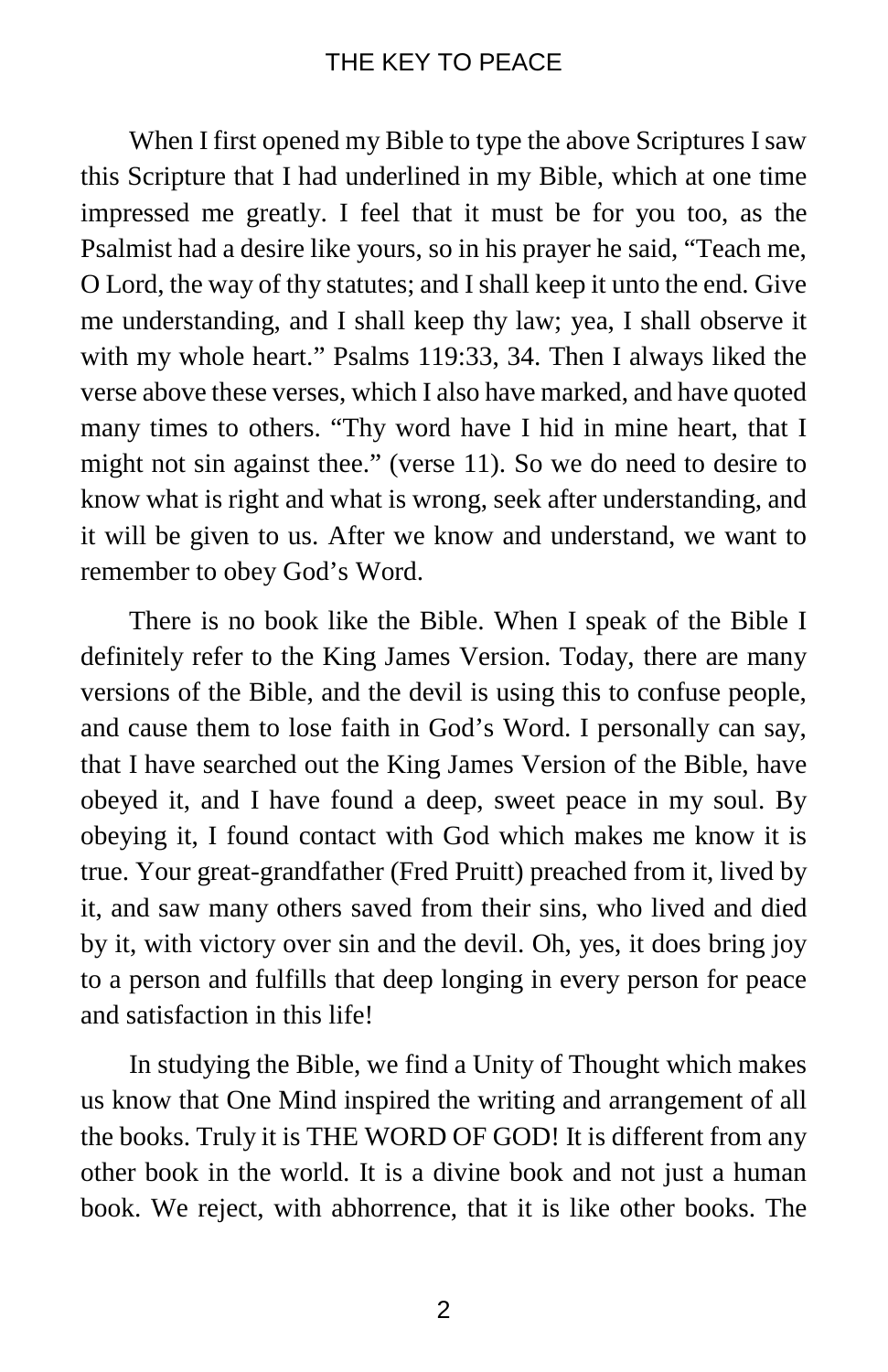Bible is an account of God's efforts to reveal Himself to mankind. It is a record of His dealings with man and His revealed will concerning him. The Bible is for instruction and guidance in all the ways of life. From all the facts that the Apostle Paul gathered he said, "All Scripture is given by inspiration of God, and is profitable for doctrine, for reproof, for correction, for instruction in righteousness." II Tim. 3:16. Thus we find it to be true.

The special messengers of God, by whom the Bible has been written, were given the power of performing miracles, by which their inspiration was attested and their messages made authoritative; but the "more sure word of PROPHECY" (II Peter 1:19) furnished the greatest external proof of its inspiration. To this, more than to anything else, Christ and the apostles made their constant appeal. Matthew, narrating the deeds of the Saviour, gives us the standing phrase, "that it might be fulfilled which was spoken by the prophets" while Peter affirms, in words unmistakable, that the "holy men of God spake as they were moved by the Holy Ghost." II Peter 1:21.

Christ is the center and heart of the whole Bible. The Old Bible or Testament is an account of a Nation. The New Testament is an account of a Man, who is Jesus Christ. The Old Testament foretold Christ's coming and founded and nurtured a nation by God to bring Christ into the world. There is no book like the Bible.

The poet has said,

"O precious Bible! burning words from heaven, We'll ever cherish thee in our heart. Sweet is the counsel by thy pages given On life's dark ocean, our only chart. O precious volume! only in thy pages We read the duty of all our race;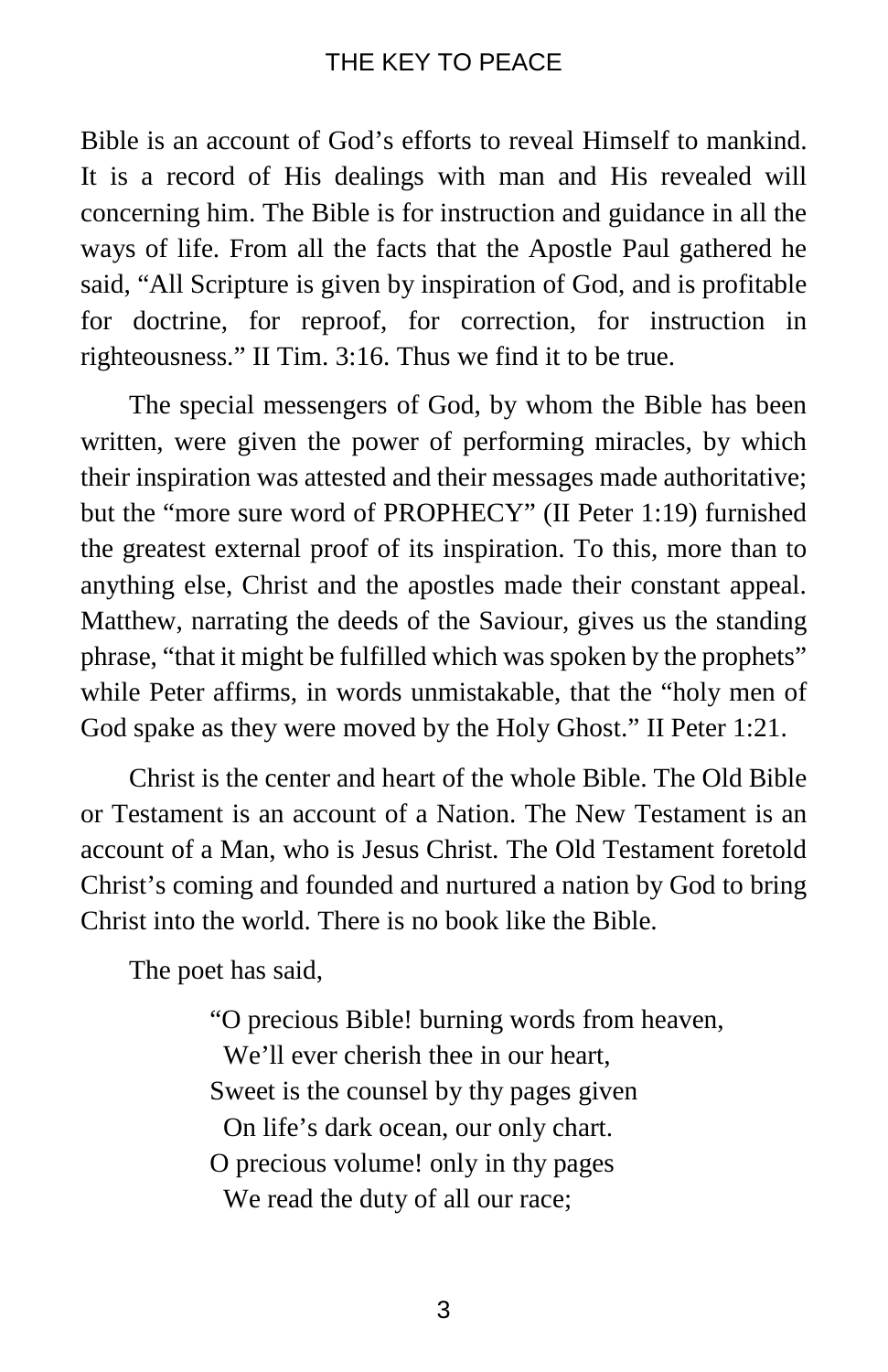Only thy sunbeams, shining through the ages, Reveal the wonders of saving grace."

Oh, my grandson, it is a glorious thing to understand what God requires of us and to live by it! To accept Christ as our Saviour, Lord, and Master, to strive sincerely and devotedly to follow in the path that He has mapped out for us in this life, is the most wonderful, the most reasonable, and the most satisfactory way to live. It means peace in our hearts, peace of mind, contentment, happiness, hope, and an assurance of a life beyond the grave that shall never end. What a glorious plan God has made for all who will love and serve Him with all of their hearts!

Oh, how sad to see so many go through life and face death without a hope of living in heaven with God forever in the end of time! How can anyone be so ignorant or be filled with such a lack of wisdom! It is beyond me. We all have to die, which is a proven fact. What then! Why try to get around it? It seems that every person should open his heart and mind to the Word of God and accept Christ with an open mind and consider it the greatest privilege in this world to live for Christ, the Creator of all mankind. We should be like Job of old who said, "I have esteemed the words of his mouth more than my necessary food." Job 23:12.

Many times we read in the New Testament that "it came to pass." The prophecies in the Old Testament were fulfilled. Read the 53rd chapter of Isaiah and he describes Christ's crucifixion and atonement work with such accuracy of detail that the inspiration of the prophet is assured. He wrote this 712 years before Christ was born. He only had from the prophets before him the fact that God had told them that God was going to send a Messiah. So only God could inspire Him to write in such detail about his sufferings and death. Oh, there are so many proofs that the Bible is true! Jesus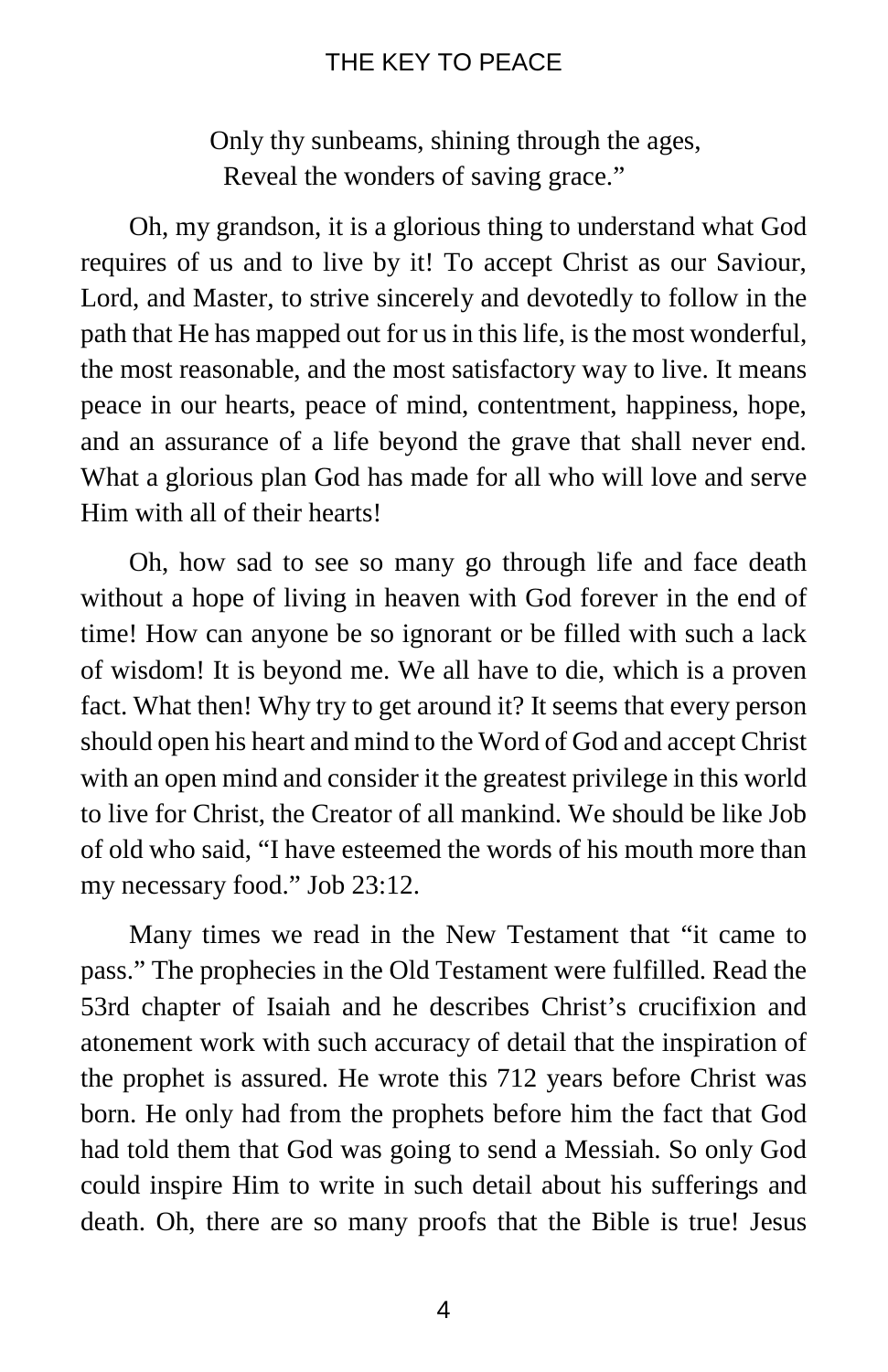spoke about the Old Testament, "For had ye believed Moses, ye would have believed me: for he wrote of me. But if ye **believe not** his writings, how shall ye believe my words?" John 5:46, 47. Moses wrote the first five books of the Bible. He wrote things that were told to him from the beginning. It all harmonizes with the rest of the Bible. The early people were careful to keep accounts and told them to their children. They were written when writing was available (or began).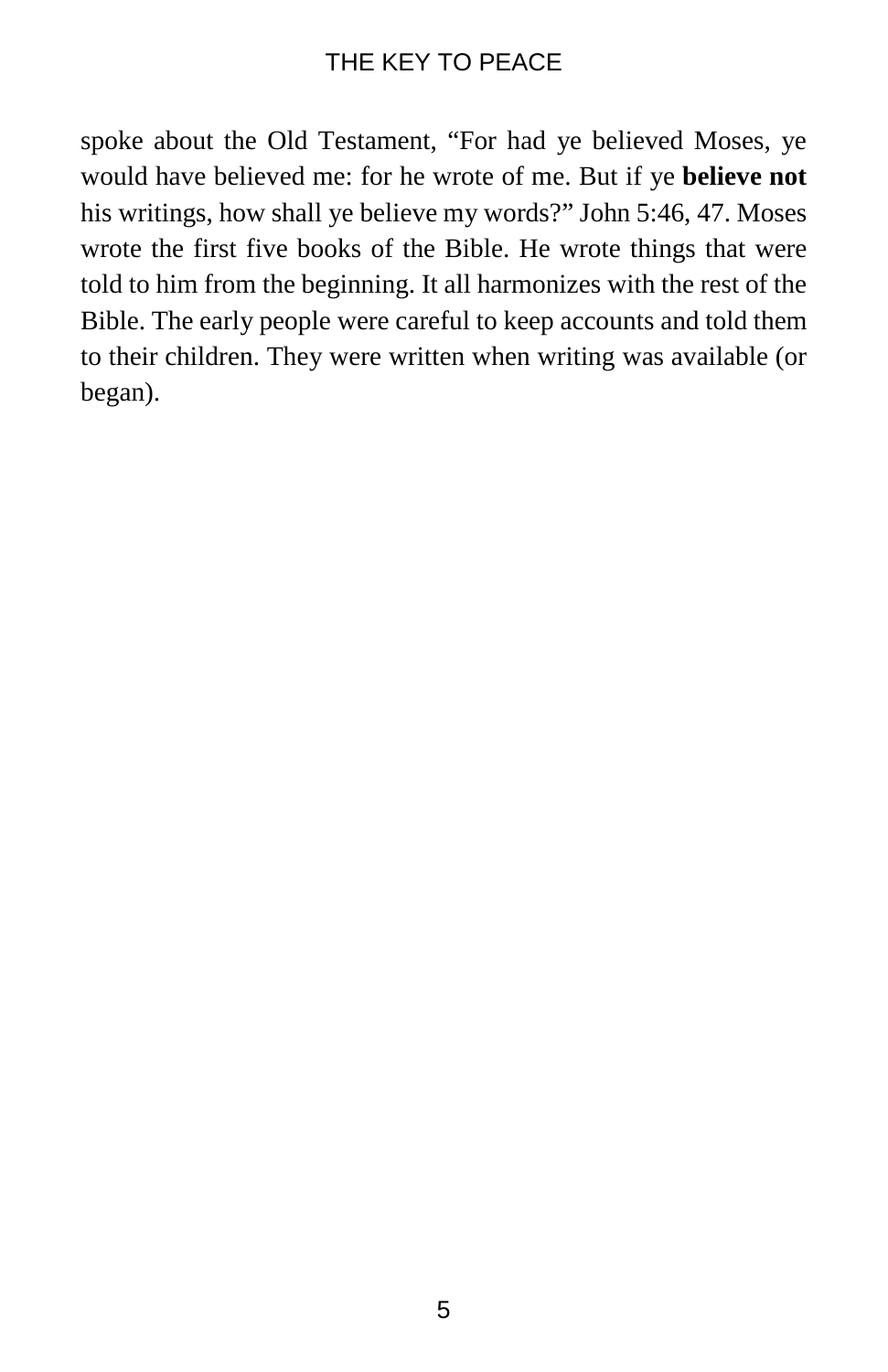# **What Is Sin?**

When I was a child and teen-ager, I was taught by my parents what the Bible said was right and what was wrong. Many other doctrines in the Bible were taught to me. I read them in the Bible, believed them, lived by them, and was blessed in my soul and life. There came a time in my life that I began to desire for God to teach me personally what was right and what was wrong. I never doubted that the Bible was true but I wanted to say that I believe this or that because God's Word says so. I began to search things out in the Bible. I believe God wants each of us to have this firm foundation to stand upon. So my dear grandson, you are not different from your grandmother. When I finished my search I was glad that I could say I believed this or that because it says in the Bible thus and so. I didn't believe it because someone else said it, but because God had said it. This is the way I want you to know it.

There is one thing that I had when I began my search, that was the Holy Spirit as my teacher. The Bible tells us definitely that "the natural man receiveth not the things of the Spirit of God: for they are foolishness unto him: neither can he know them, because they are spiritually discerned." I Cor. 2:14. Since the Bible was written by "holy men of God" who "spake as they were moved by the Holy Spirit" and it is not "of any private interpretation," then we need to have the Holy Spirit to reveal, or help us to understand all of the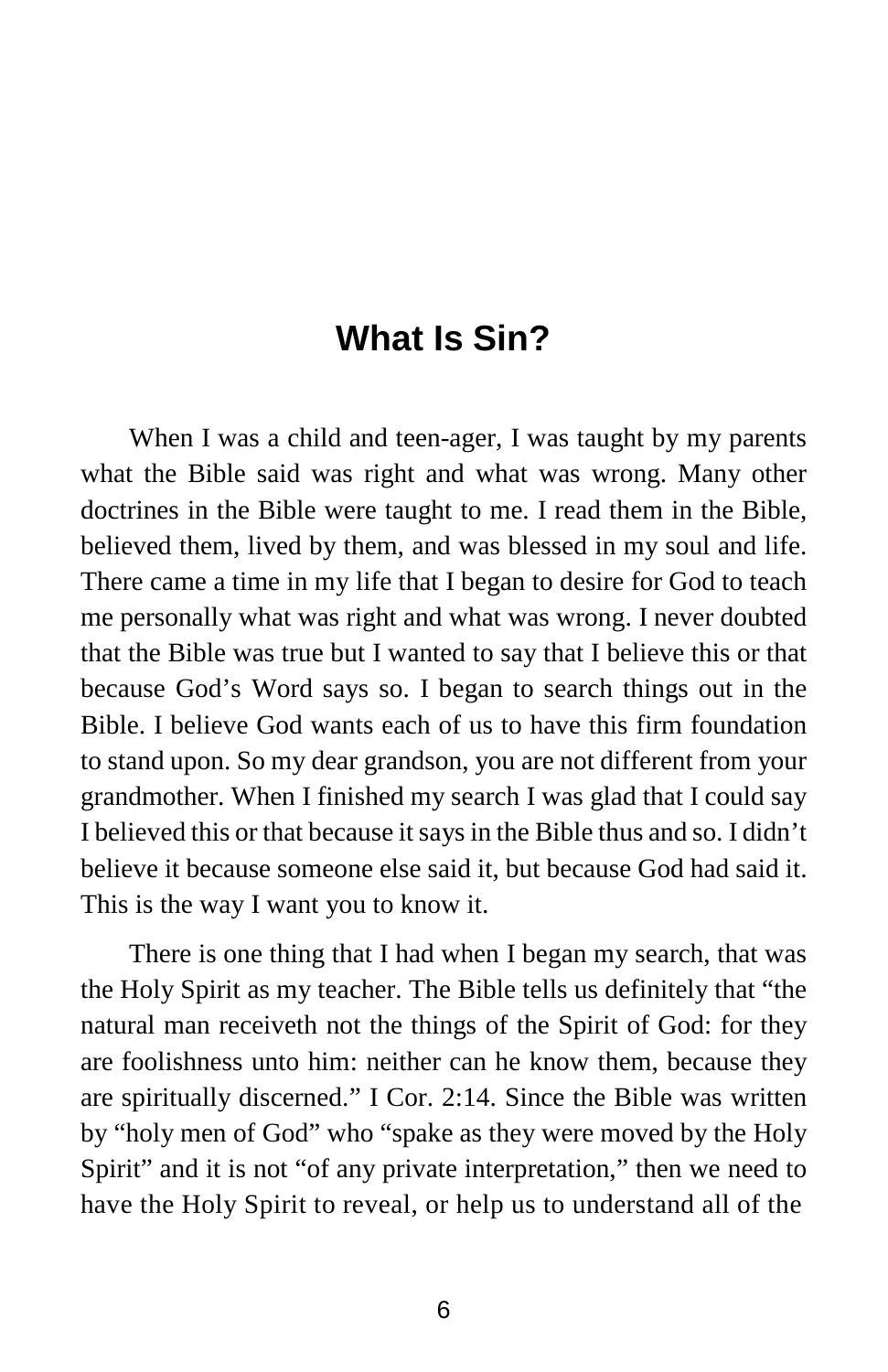Word of God. (II Peter 1:20, 21). Yet there are a lot of the basics that we can know. I do hope that you will understand what I write to you by the help of the Holy Spirit.

First, let us know what sin is. In other words that would be what is wrong. When we find out what is wrong then we can know what is right. Sin means "Willfully breaking religious or moral law." (Web. Dic.) The Bible also gives us the definition of sin. In I John 3:4 it says, "Whosoever committeth sin transgresseth [or breaks] the law [of God]; for sin is the transgression [or disobedience] of the [God's] law." Then in James 4:17 we read, "Therefore to him that knoweth to do good, and doeth it not, to him it is sin." We see that sin is either a direct disobedience of God's Word or a willful failure to live by its requirements. It is a serious thing to disobey God's law because it involves the destiny or end of our soul. It means living in either eternal torment or eternal bliss. To commit sin is a terrible thing and a very serious thing. That is the reason we need to search the Scriptures to find out how to live pleasing to the Lord in this world. We can't do this within ourselves. God had a plan for us by sending Jesus Christ to die on the cross for our salvation, so through Christ we can live right.

If sin is disobeying God's Word then we must find out what it says in the Word of God so we can live up to it. First we want to find out why we sin, and then get rid of the cause.

You, of course, know what the Bible tells us about Adam and Eve in the beginning and how they obeyed the devil who talked to them through the serpent. He got Eve to disobey the only commandment that God had given them. She ate of the fruit, which was forbidden, and gave to Adam and he did eat. (Gen. 3rd chapter). They no longer could talk to God as before, but hid themselves. Sin separates us from God. God called to them and said, "Where art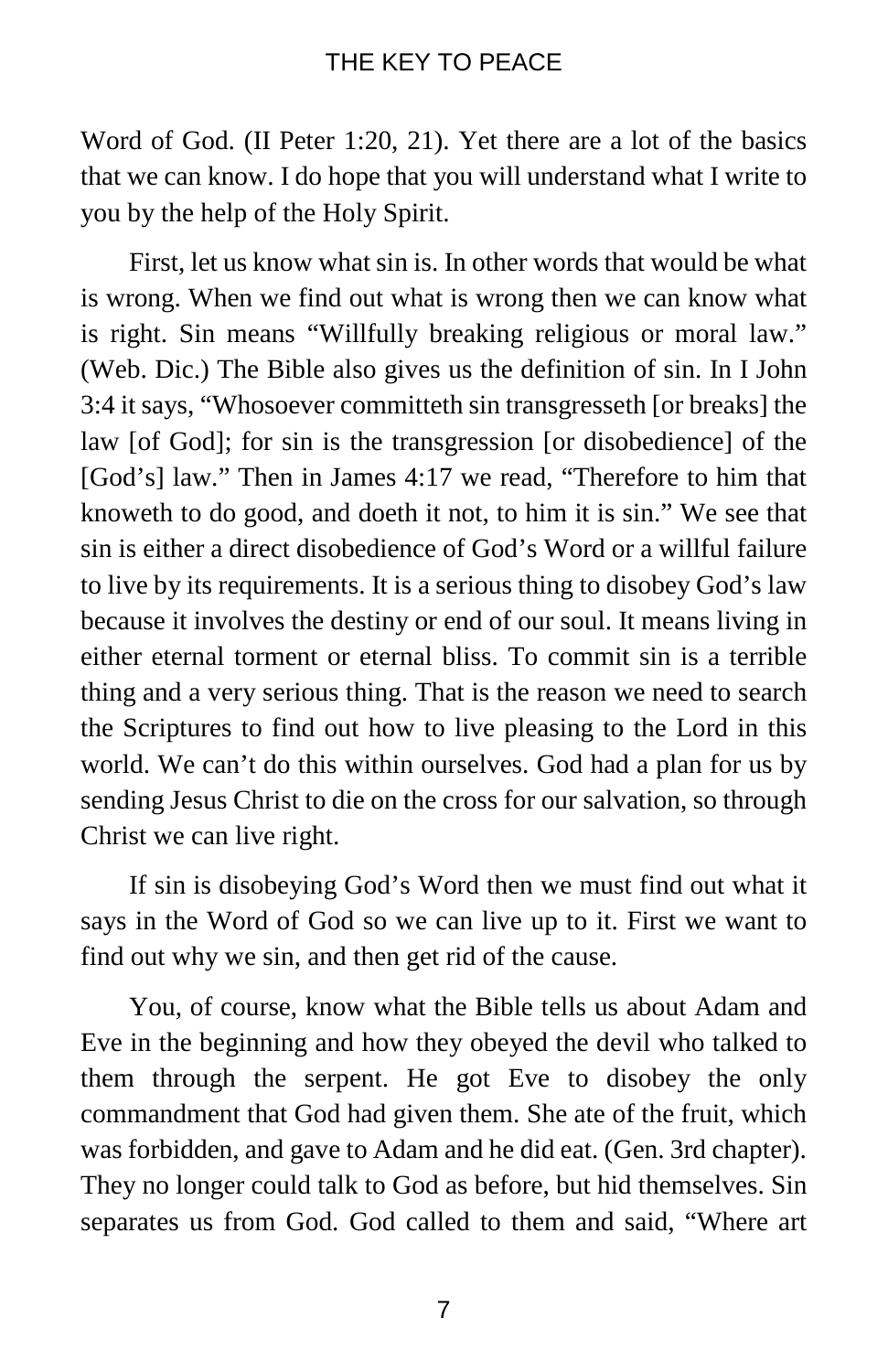thou?" They said, "We hid ourselves because we were naked." God said, "Who told you that you were naked? Did you eat of the tree whereof I commanded you not to eat?" Of course, we realize that because of sin, they knew they were naked. Before they had sinned, they didn't think anything about their nakedness. But after they sinned they made themselves clothes of fig leaves. No doubt they thought quickly of something or they would have chosen something more substantial than leaves. The leaves would soon dry and crack, but they were so ashamed of their nakedness because of their sin. Not only did they need a covering for their bodies but they also needed a covering for their souls. God can't look upon sin with any pleasure. Sin will cause us to be cast out of His presence. But oh, the Lord is so very merciful and He told Adam and Eve that He had a plan for them, so their sins could be covered as well as their bodies.

In Genesis 3:15 we read that God promised a Saviour. God spoke to the devil, who had spoken through the serpent, and said, "I will put enmity [or warfare] between thee [the devil] and the woman, and between thy seed [Satan and his servants] and her seed [Christ and His followers]; it [Christ] shall bruise thy head [Jesus broke or crushed Satan's power], and thou [Satan] shalt bruise his heel." In other words we find a promise in this Scripture of Jesus being born. Jesus was the seed of the woman. In Luke 1:31-35 we read how the angel told Mary that she would have a child even though she was a virgin. God would be the father of this child. The angel said, "The Holy Ghost shall come upon thee, and … that holy thing which shall be born of thee shall be called the Son of God." Through Christ, sin could be conquered because He was the Son of God, and not from the seed of man, yet He was called the Son of man because He took upon Him flesh or the nature of man.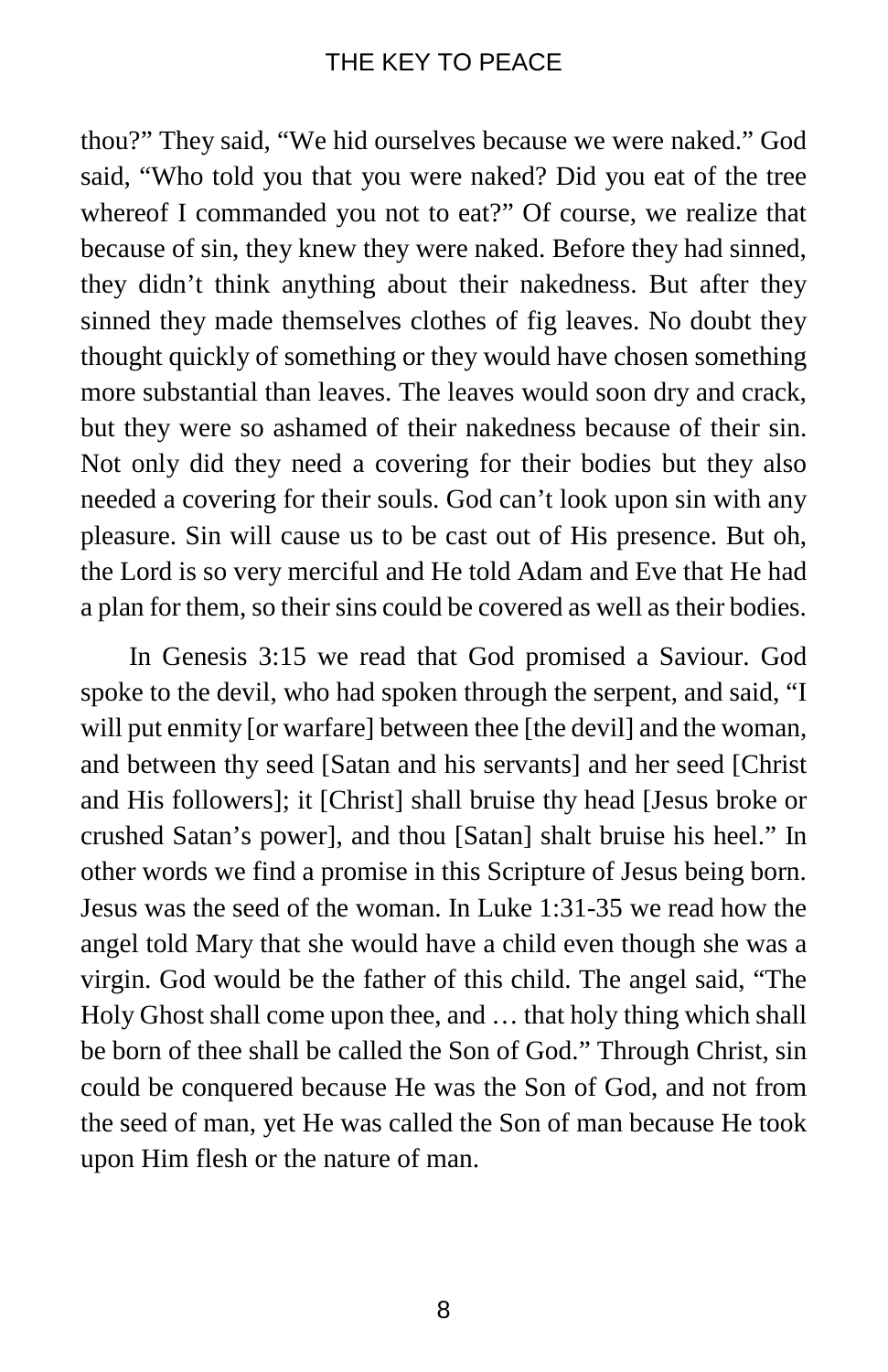The seed of Satan are those who have yielded themselves to him and are his servants. Jesus said to some who opposed Him, "Ye are of your father the devil, and the lusts of your father ye will do." John 8:44. So we note that the warfare would be between the seed of Satan and his servants and the seed of the woman, or Jesus Christ and His followers. Now who will conquer? God said that "her seed, it shall bruise thy head." Jesus Christ would crush or break the power of Satan over mankind and men would be able to become sons of God. Isa. 53:5 tells us that Jesus "was bruised for our iniquities [or sins]." Praise God for Jesus who conquered the enemy of our soul!

We have established the fact that sin displeases God. He punished Adam and Eve and put them out of the garden, yet He gave them a promise of a Saviour to come. It was over 4000 years before Jesus came. During this time they offered a Lamb, which was a type of Jesus, as a sacrifice for their sins. Today Jesus is our Saviour.

Let us note that in the 21st verse in Gen. 3, God killed an animal and made Adam and Eve "coats of skin" to wear. It says that God "clothed them." *Clothed* means "to cover." Here we find that it is a command for us to wear clothing. Paul in the New Testament tells us to dress in modest apparel. (I Tim. 2:9). In other words we are to be clothed. It is still a sin to go without decent clothing today as it was in the Garden of Eden.

Now one thing that God showed me in my search, was that because Adam and Eve sinned, that sin passed down upon all the human race. Adam was created holy and pure but when he sinned, he lost that purity. When he had a son, the Bible tells us that his son was "after his [Adam's] image" or had the principle of sin within him. (Gen. 5:3). The Apostle Paul tells us "Wherefore, as by one man sin entered into the world, and death [spiritual death] by sin; and so death [or spiritual separation from God] passed upon all men,

9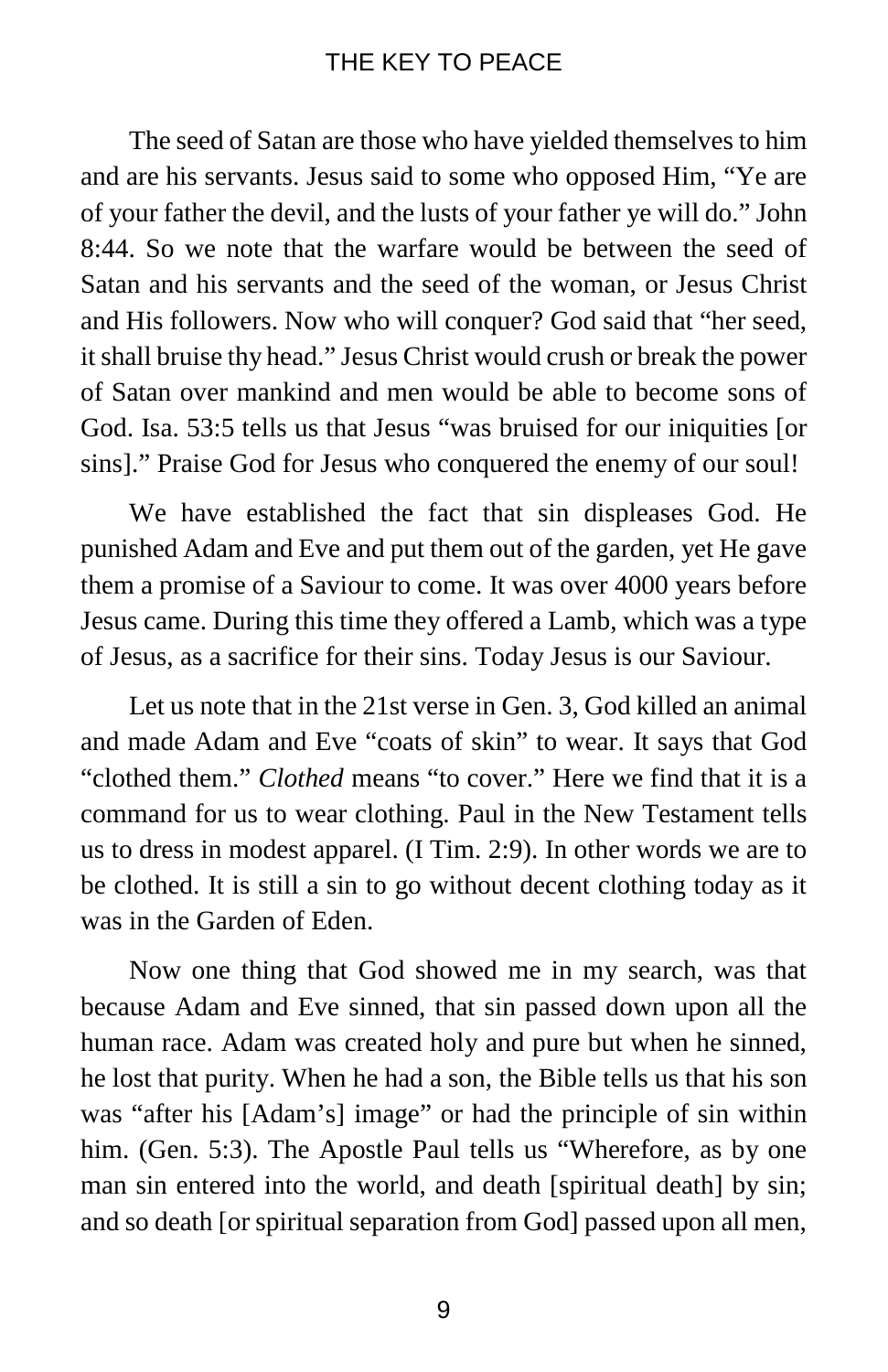for that all have sinned." Romans 5:12. We see that every child who is born has that sin principle within him. "Behold, I was shapen in iniquity; and in sin did my mother conceive me." Psa. 51:5. Then we read in the Bible in another place where it says, "The wicked are estranged from the womb: they go astray as soon as they be born, speaking lies." Psa. 58:3. Thus the Bible explains that children are born with a bent, or inclination, toward sin, but if they die without first coming to a knowledge of sin, they are saved through Jesus' blood. There comes a time in a child's life when he knows he has sinned. He understands it and then he is responsible. The Apostle Paul says, "sin is not imputed [or charged or ascribed] when there is no law [or understanding]." Romans 5:13.

Now you have come to the time in life when you are responsible. You know what sin is. I remember when I realized that I had sinned. I had a big imagination but the time came when I knew the difference between imagining things and telling lies. The Bible says that "all liars shall have their part in the lake which burneth with fire and brimstone." Rev. 21:8. So telling lies is wrong and is a sin, as well as many other things that we will mention later.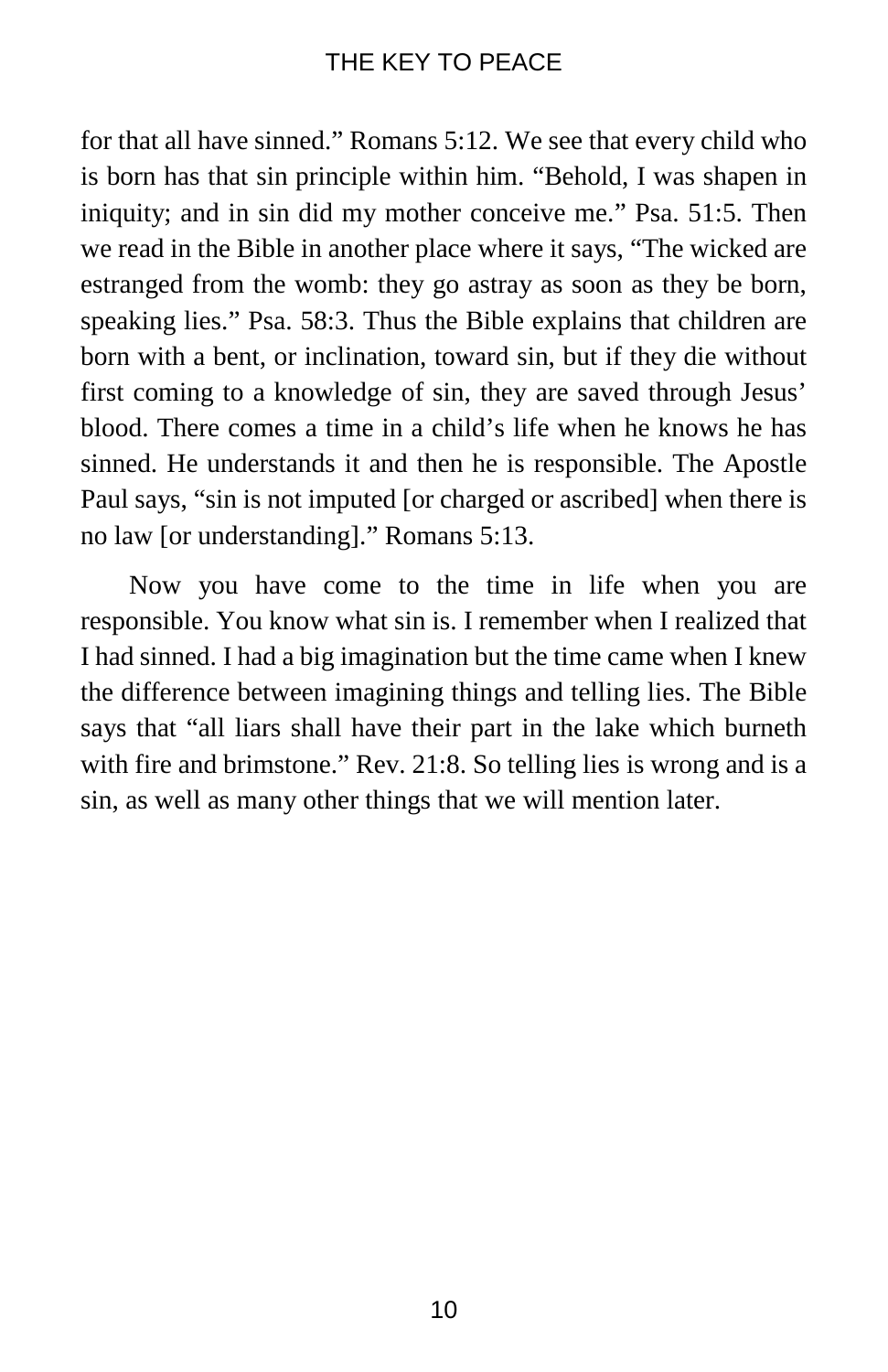# **Jesus Destroys the Works of the Devil**

When we realize that we have sinned and know that sin will keep us away from living in eternity in the presence of God, we are filled with sorrow. First, we do not want to be cast into the "lake of fire," nor be with the devil and his angels as Jesus has warned. He spoke of those being "cast into hell, into the fire that never shall be quenched: Where their worm dieth not, and the fire is not quenched." Mark 9:44.

The next thing we think of is how Jesus loved us so much, He came willingly to take the punishment for our sins. Sin had to be punished. Man could not redeem us from our sins as all men had sinned. Jesus was innocent and without sin. He was with God from the beginning but He was born of woman, and took upon Himself flesh and blood. He lived here in this world, was mistreated and finally put on the cross to die a horrible death, although He was innocent. Why? Because He loved you and me. "God sent His only begotten Son into the world, that we might live through him." I John 4:9. "He that committeth sin is of the devil, for the devil sinneth from the beginning. For this purpose the Son of God was manifested that he might destroy the works of the devil. Whosoever is born of God doth not commit sin, because he is born of God." I John 3:8, 9. Through Jesus' death on the cross, sin can be forgiven and we can come into the presence of God.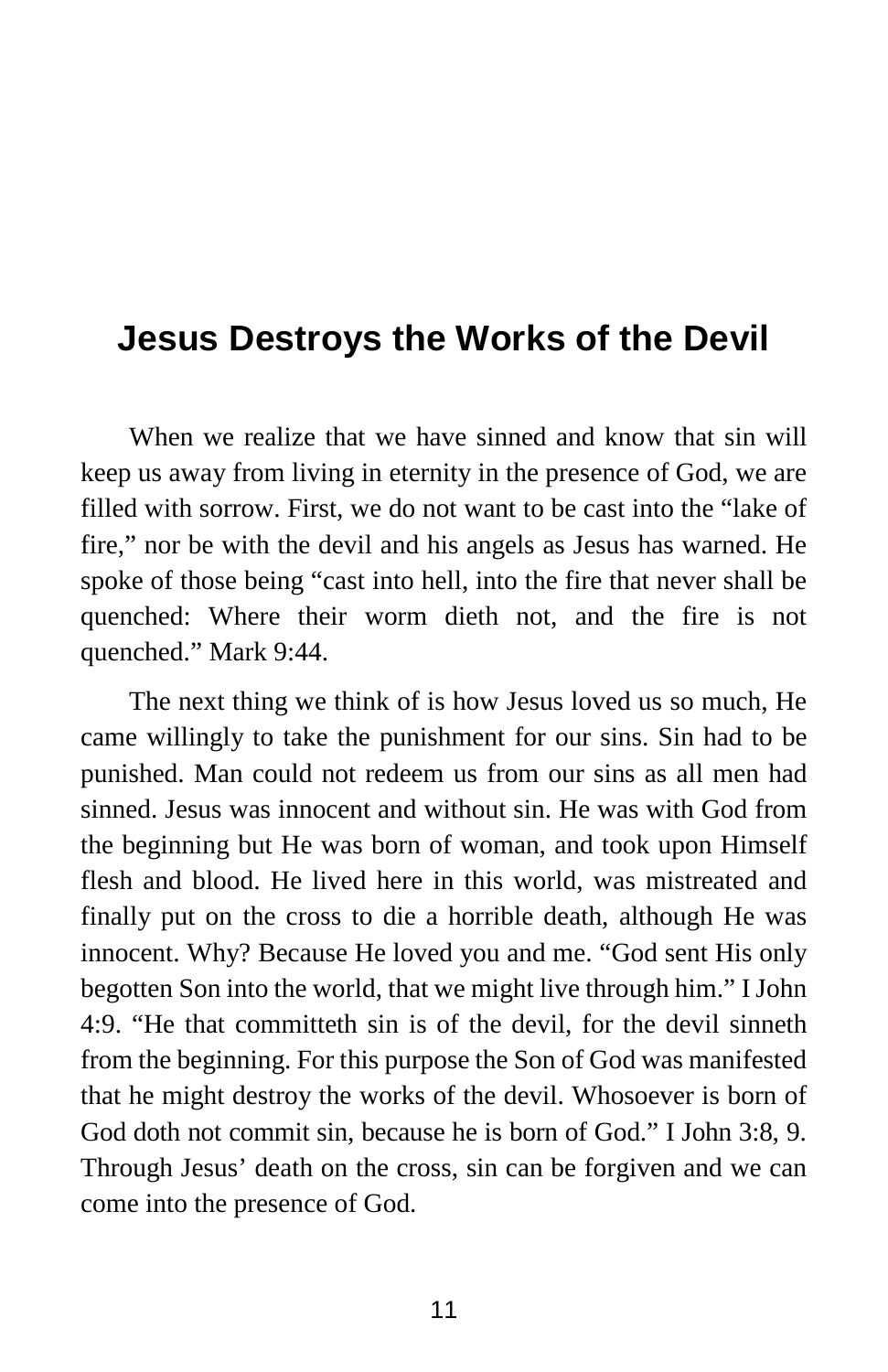When we realize that we have sinned and are sorry for that sin, we come to Jesus, and with "godly sorrow" ask Him to forgive us. Jesus hears our prayer and forgives us of our sins. By believing that He took our punishment for our sins, in dying on the cross, we are forgiven by God, and all is clear between us and God. Our sins are under the blood of Jesus. In olden times, in the Old Testament, they offered a lamb, but after Jesus came He was the Lamb who was sacrificed on the cross once and forever for sins. John the Baptist said, when he saw Jesus, "Behold the Lamb of God, which taketh away the sin of the world." John 1:29. He will take away our sins, when we confess them to Him, and in prayer, believe that He takes them away. I surely can't forget when the Lord did just that for me. It was wonderful to know that all was clear between God and me. I could sleep better and it was wonderful to know that if death overtook me I would be ready to go.

When I realized that I needed to be sanctified, or the sin principle needed to be cleansed out of my heart, I sought the Lord to give me the Holy Spirit. You can't ask forgiveness for the sin that passed down upon all men from the fall, or the sin of Adam and Eve. It has to be cleansed out of your heart by the purging of the Holy Spirit. There are two works in the heart. First we are saved from our volitional sins and then we are sanctified or cleansed of that sin principle or carnal nature. Peter speaks of some receiving the Holy Spirit and said, "purifying their hearts by faith." God had given "them the Holy Ghost." Acts 15:8, 9. Then we can have power over all the power of the devil. The works of the devil are destroyed out of our hearts. Praise God forever! It is a wonderful experience.

Oh, how we love our Lord and Saviour for all that He has done for us! How sad we would be if He had not come to this world to take our punishment. How thankful we are for the Holy Spirit that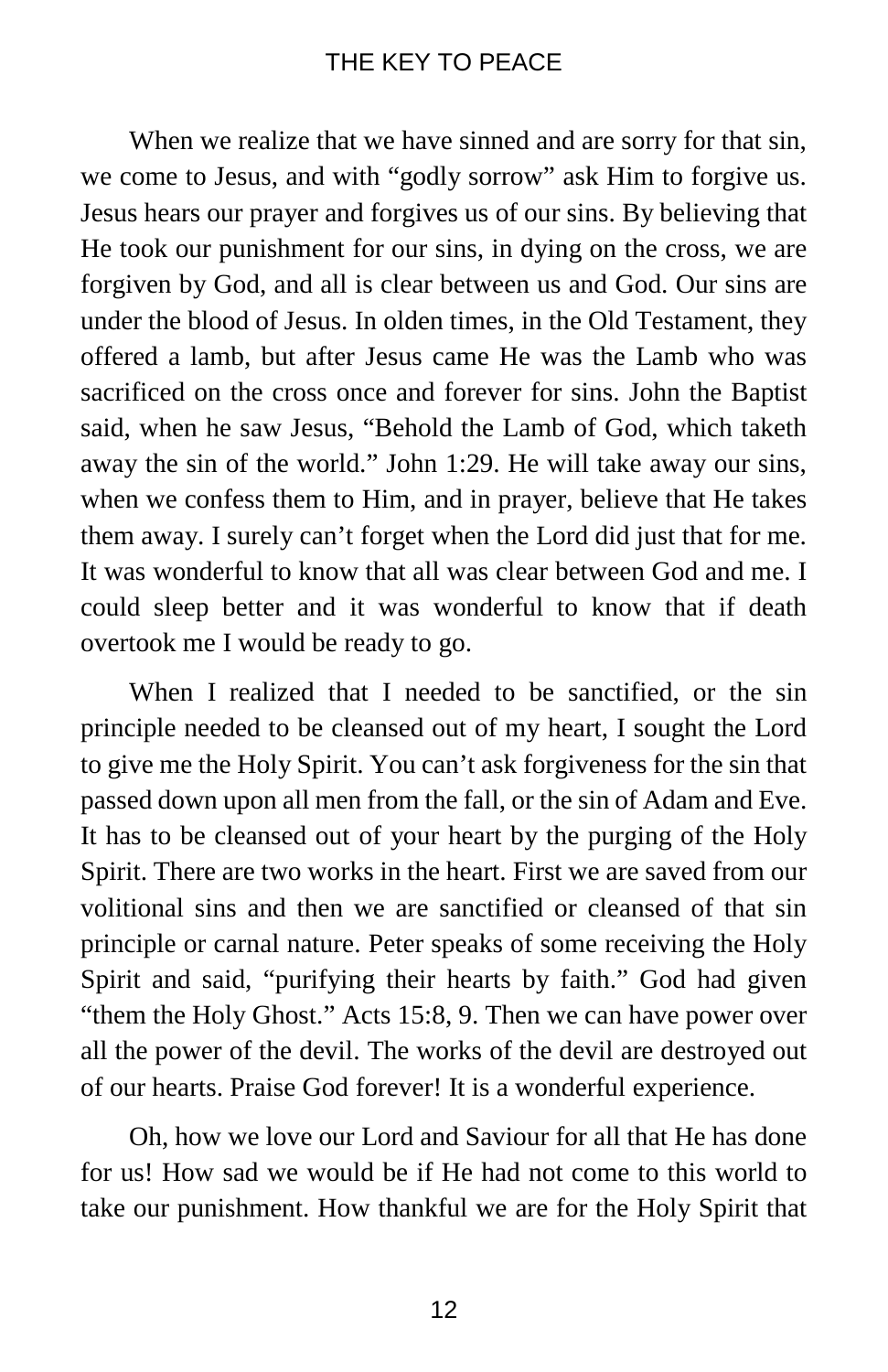was promised to us after Jesus went away. He told His disciples that the Holy Spirit, or the Comforter, could not come unless He went to the Father. (John 14).

We read how God gave the disciples the Holy Spirit, after Jesus arose into the skies, after His resurrection from the grave. In Acts, second chapter, they were waiting in the upper room and the Holy Spirit came upon them and God performed a miracle. They spoke the wonderful news and 17 or 18 different nations heard about it in their own language. It was on the day of Pentecost when people from all of these nations had come to the temple to worship God. Many of them believed on Jesus as the promised Saviour, were saved from their sins, and were filled with the Holy Spirit. It's a glorious experience and is for everyone who has been saved from sin.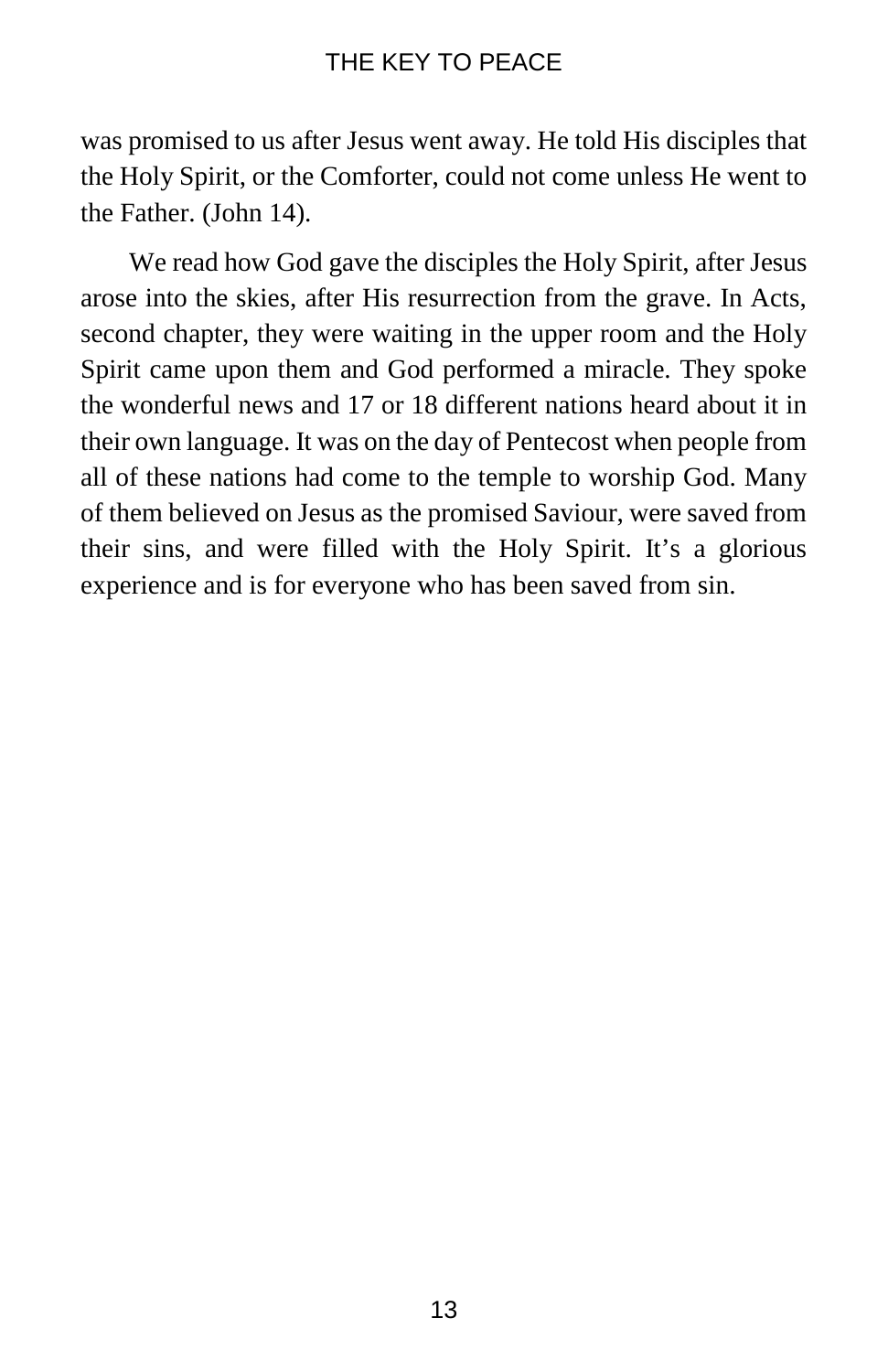# **Sins Named**

My grandson, let us look at the Bible and see some sins that are mentioned.

In Galatians 5:19 we read that adultery is a sin. In verse 21 it is clearly stated that "they that do such things shall not inherit the kingdom of God." So there is no doubt about these sins. *Adultery* means, "violation of the marriage-bed." Romans 7:2, 3 says "For the woman which hath an husband is bound by the law to her husband as long as he liveth; but if the husband be dead, she is loosed from the law of her husband. So then if, while her husband liveth, she be married to another man, she shall be called an adulteress: but if her husband be dead, she is free from that law; so that she is no adulteress, though she be married to another man." We know that when a couple marries, it is for life or until one of them dies. Read Matt. 19:7, 8, where Jesus reaffirms this truth.

*Fornication* is the "illicit sexual intercourse of unmarried persons," which is also adultery. This is a sin. Many today are just living together. This is a sin and a stench in the nostrils of God. It is terrible and so immoral, even if many today are doing it. "But fornication, … let it not be once named among you, as becometh saints." Eph. 5:3. "Flee fornication. . . . What? know ye not that your body is the temple of the Holy Ghost which is in you, which ye have of God, and ye are not your own? For ye are bought with a price: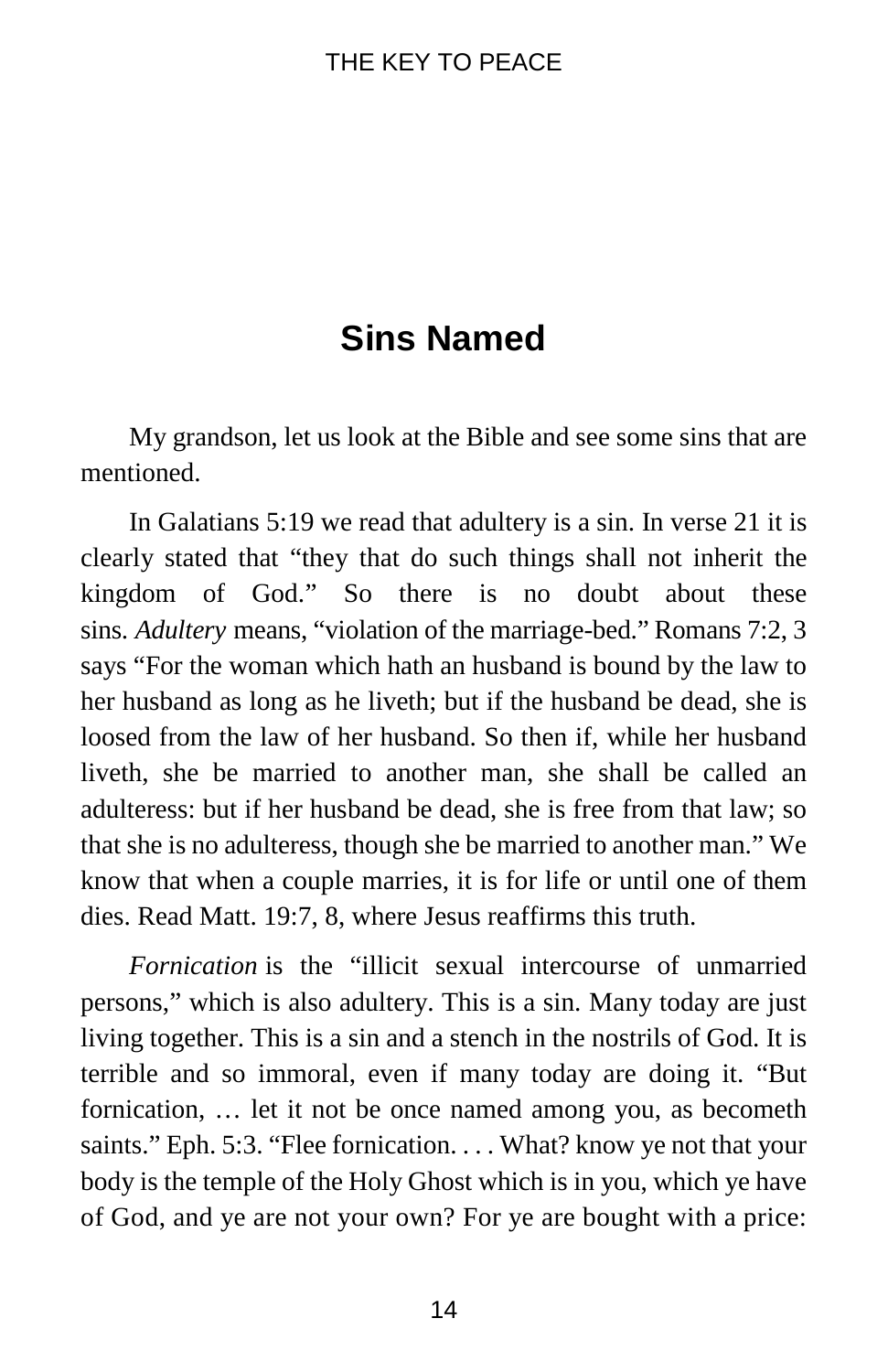therefore glorify God in your body, and in your spirit, which are God's." I Cor. 6:18-20. You see our bodies are to be kept pure and clean. That means our minds are to be clean and pure also. Sometimes the devil will bring evil thoughts to our minds but we must not think upon them. Think pure thoughts.

God created our bodies and every part is for a purpose. We want to keep our bodies free from impurities. There are urges in our body, and sometimes a drawing to the opposite sex, but we must not let that urge have control. We must keep our bodies under control. The Apostle Paul tells us what he did. He said, "But I keep under my body, and bring it into subjection: lest that by any means, when I have preached to others, I myself should be a castaway." I Cor. 9:27. Jesus also tells us "that whosoever looketh on a woman to lust after her hath committed adultery with her already in his heart." Matt. 5:28. We need to be very careful of our thoughts, and where our eyes wander. Keep the right kind of thoughts. A mother told her son when he was taking a trip, "Son, never do anything to place your body where your soul would not be the master." Petting and kissing among young people will lead to wrong thoughts and lead them into traps. We need to be careful and watchful about all of these things. "Keep thyself pure." My dear Grandson, we are in a battle in this world against all evil. The devil wants to destroy our souls and cause us to miss eternal life with Jesus Christ, the Lover of our souls. The devil has many agents in the world who also help him. In the schools today your teachers are taught how to change your thinking. They will slowly but surely work on you day by day to do so. Beware of this. Don't let anyone destroy your faith in God, in the Bible, nor in what it teaches as being the Eternal Word of God. Guard this faith and live by it. It means your eternal destiny. Whether anyone says God's Word is true or false, it will still be true. Men's thoughts and ideas will never change God's Word.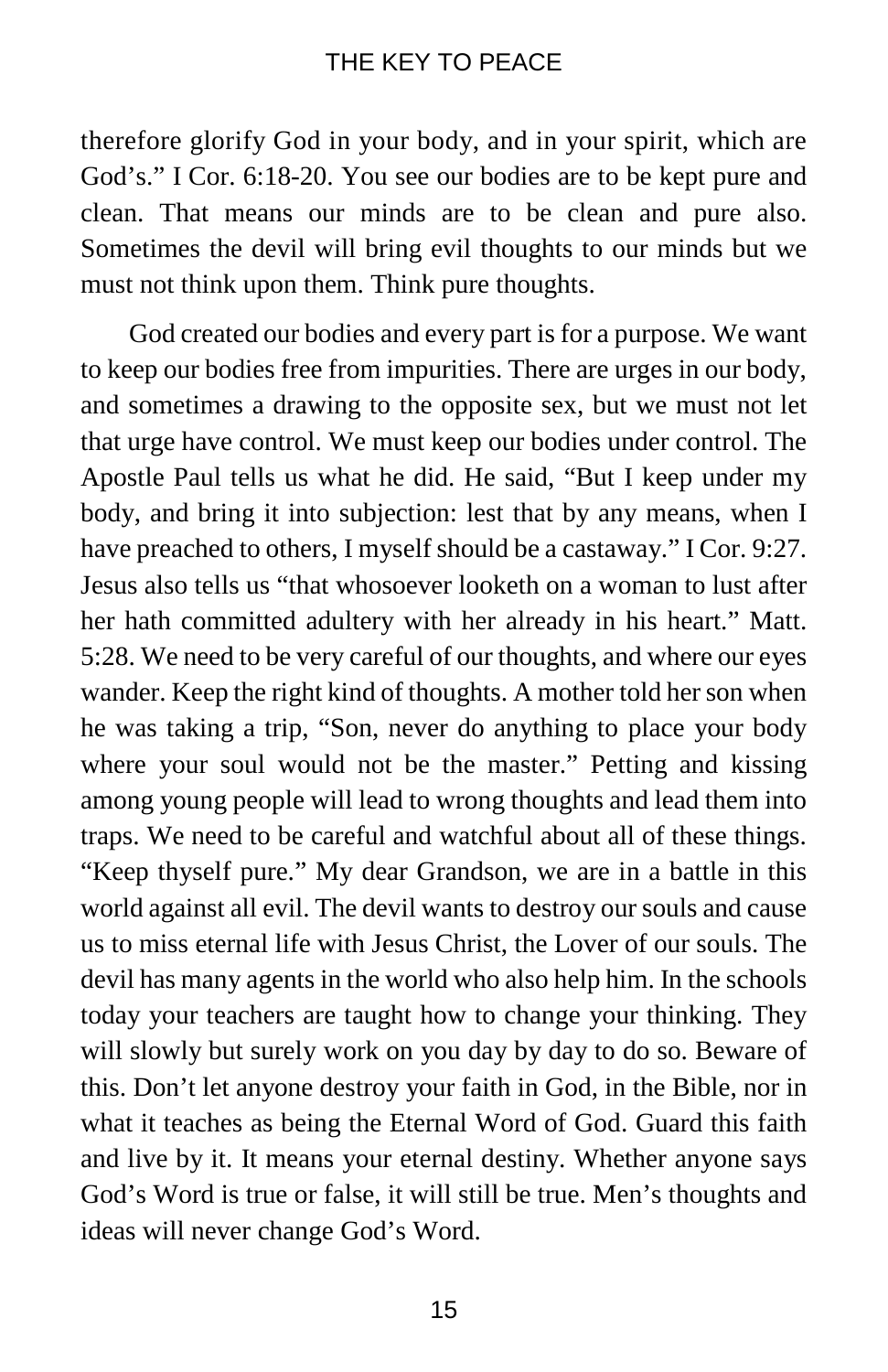The next is uncleanness. The dictionary says that *uncleanness* means "morally impure, foul, filthy, unchaste and obscene." The Bible says, "God hath not called us unto uncleanness, but unto holiness." I Thess. 4:7. This means that we are to keep ourselves pure in thought, word, and deed. Keep a rebuke in your heart against dirty jokes and those things that lead to impurity. The Bible says, "Unto the pure all things are pure: but unto them that are defiled and unbelieving is nothing pure; but even their mind and conscience is defiled." Titus 1:15. Homosexuality would come under this sin. The Bible plainly condemns this sin. In Romans we read about the corrupt man and it says, "God also gave them up to uncleanness through the lusts of their own hearts, to dishonour their own bodies between themselves: . . . For this cause God gave them up unto vile affections: for even their women did change the natural use into that which is against nature: and likewise also the men, leaving the natural use of the woman burned in their lust one toward another; men with men working that which is unseemly, and receiving in themselves that recompence of their error which was meet [fit]. And even as they did not like to retain God in their knowledge, God gave them over to a reprobate mind, to do those things which are not convenient; being filled with all unrighteousness." Romans 1:24-28. It is very plain that homosexuality is a terrible sin. God has a purpose for the use of each member of our bodies and it is not to be used in sinful ways. Sex is for a purpose and that is to bring children into the world and for the purpose of love-making between married couples. But it is not to be abused and temperance is to be used. Temperance is one of the fruits of the Spirit. (Gal. 5:23). Each member is to be used for the purpose that God has intended. Remember this and the Lord will give you understanding.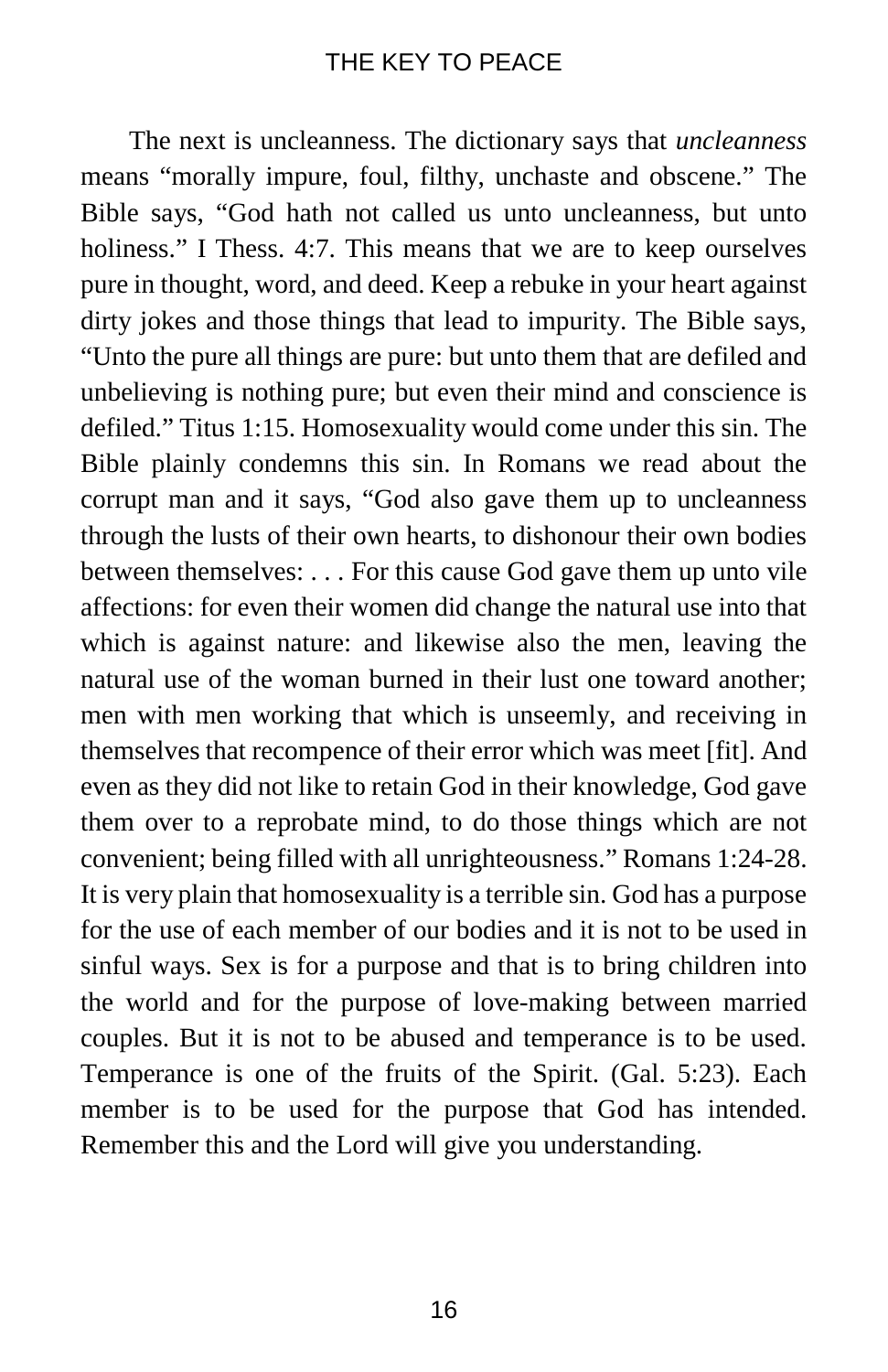*Lasciviousness* means "lustful, wanton, loose; a person who excites lustful emotions in others." Let us study this with careful thought. The world today advertises the fact that this or that will give "sexual appeal." This is lasciviousness. Wearing clothing that does this is sin. Acting in a way to cause others to have lustful emotions is a sin. That is, if a person purposely acts in this way, or dresses in this way. Speaking words and making signs that does this are sins. Oh, God is calling for a pure and holy people! His church, which is made up of holy (sinless) people, is without spot and blemish and has been cleansed and made pure through the blood of Jesus Christ. (Eph. 5:27). We must be pure to be in it.

The next sin mentioned is *idolatry* which means "divine honors paid to idols, images, or any created object." (Web. Dic.) It also says it means "excessive admiration, or love, for any person or thing." To worship any image or man-made god is sin. There in only one true God and we must worship Him in spirit and in truth. Also we do not want to have an "excessive love" for any person or thing more than our love for God. Some people allow **things** to keep them from having a true love for God. This is a sin. If you let money, possessions, or any person keep you from serving the Lord with all of your heart, then you have an idol. The Apostle John said, "Little children, keep yourselves from idols." I John 5:21. We are to "Love the Lord thy God with all thy heart, and with all thy soul, and with all thy mind." Matt. 22:37. Surely that means a lot, doesn't it? There can't be one thing or person between us and God. He must absolutely be first in our life. Oh, my grandson, it truly is a wonderful thing to put God first! He is so precious to my soul and I know He will be to yours as you love and serve Him with all of your heart! Jesus has said, "Seek ye first the kingdom of God, and his righteousness; and all these things shall be added unto you." Matt. 6:33. What God adds is just perfect even though at the time we might not understand it.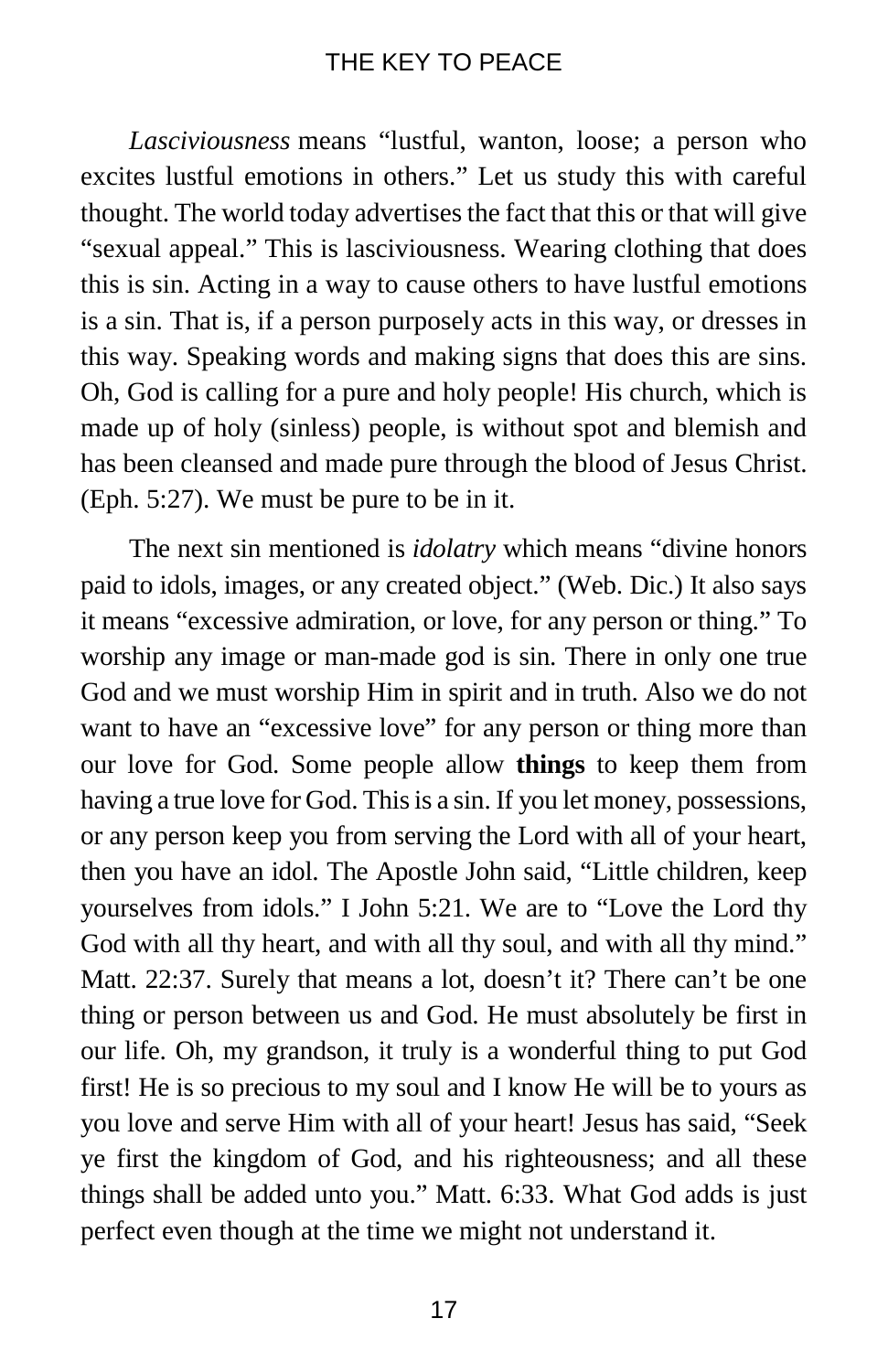The next sin is *witchcraft*. Today many people are turning to magical powers and are having communion with evil spirits and the devil. This is what witchcraft is. Fortune tellers, spiritualist readers etc. are all of the devil and should never be considered nor tampered with. Many have, in fun, or wanting to know something, imbibed an evil spirit and were tormented by it day and night. God will protect His people if they will look to Him and not yield to evil spirits. It is dangerous. Read Lev. 19:31; Deut. 18:10:12; Acts 16:16-19; 8:11- 21; 13:6-12.

Hatred is a sin. Even if someone does us a wrong we must forgive them or Jesus has said that He would not forgive us. (Matt. 6:14, 15). Ill-feeling toward someone is a cousin to hatred. We need to forgive and ask God to help us to love everyone regardless of what they do to us. Wrath is also a sin and many times is connected with hatred. We must not give vent to our anger but bring it under control. God has help for everyone who will pray to Him and seek after Him.

*Variance* means "a verbal strife followed by strained or severed relations: wrangle or squabble: to dispute angrily." This is connected to hatred and wrath.

*Emulations* means "to strive to equal or excell with a view to out do; ambitious or envious rivalry." In other words stepping on someone else to get ahead of them or others. Oh, the Lord wants us to be considerate of others!

Strife and envyings come under this same thing. We must love every soul and not try to disregard their feelings or desires. Be happy for others to get ahead and "rejoice with them that rejoice and weep with those who weep," is what the Bible tells us to do.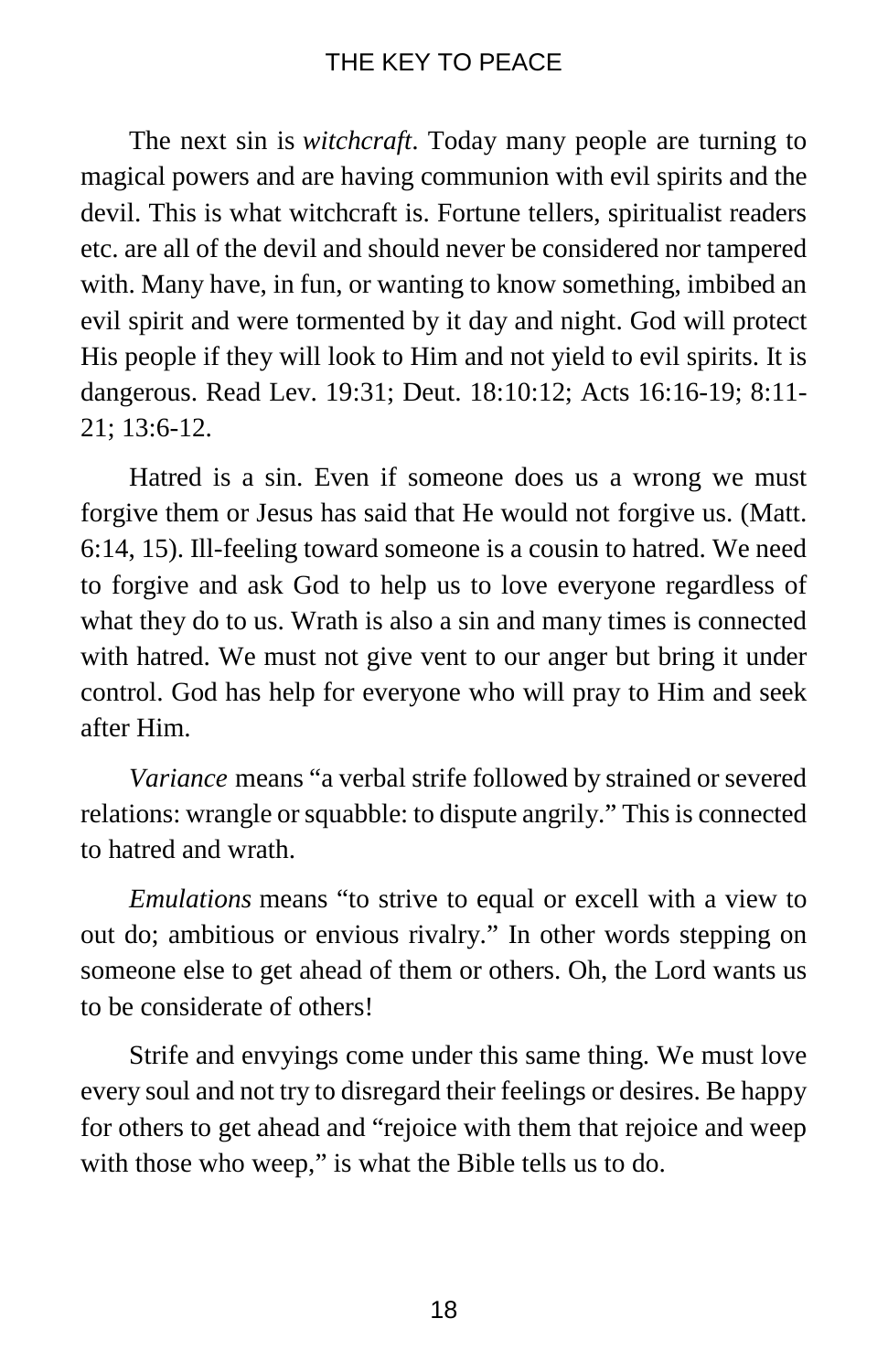Murderers are those who willfully kill and are sinners. They must seek forgiveness to be ready for heaven. If a person accidentally kills, that is not a sin, but it is a tragedy. It is the person who purposely kills who is a murderer and a sinner. To take one's own life is a sin, that is if the person is in his right mind. We know that some people's minds are afflicted (or wear out), and they are not responsible, yet there are some close lines even in these cases.

Drunkenness is a sin. *Drunkenness* is the "state of being drunk with strong drink or alcoholic liquor so that the use of the faculties is materially impaired." (Web. Dic.) Oh, the sorrow and trouble that drunkenness has brought to little children, homes, wives and husbands, mothers and fathers, sisters, brothers and nations! It is a terrible thing! Today there is so much dope being taken. It is a terrible thing to abuse one's body. God will not hold a person guiltless who abuses his body in any manner. Read Prov. 23:29-32. God has deliverance for all who get into this sin if they will only seek after God. But my dear grandson, flee from all of it. "Touch not the cup." Never even taste it and you will never be a drunkard. Some say they can take it or leave it, but many did that for awhile and today they are on "skid row." They lost their health, their wealth, their children, and their companions. Their life is wretched. Some might say, "It would not happen to me," but they must flee from it as they would a serpent that is ready to strike.

Smoking cigarettes and taking anything that harms the body is a sin. The Bible says, "If any man defile the temple of God, him shall God destroy: for the temple of God is holy, which temple ye are." I Cor. 3:17. What could be plainer? My dear grandson, I am expecting you to flee from all of these sins which are against the body which will destroy your body and soul in eternal torment for all eternity. Remember that eternity never ends. There is no time in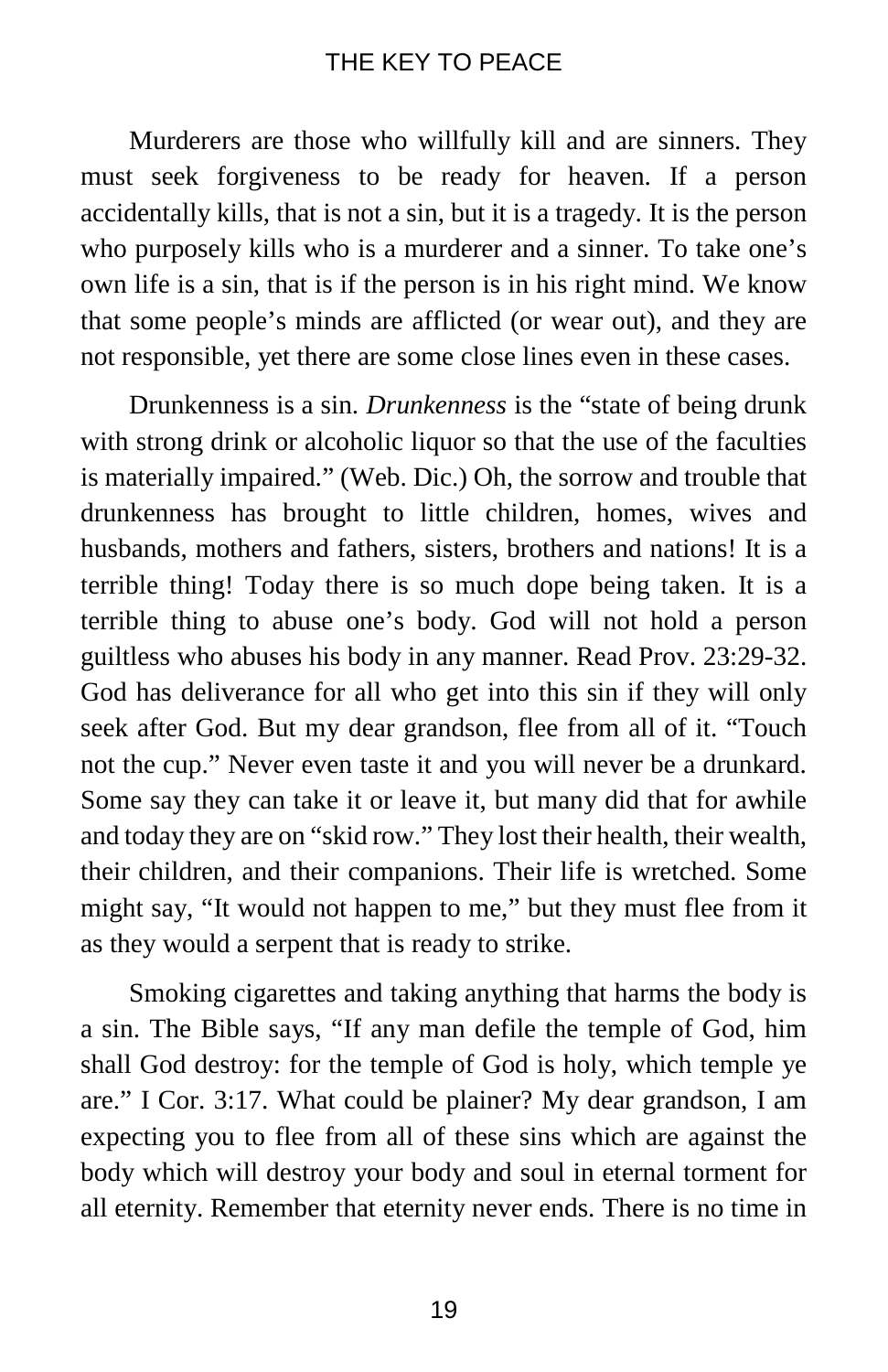eternity. Death seals your doom. It will pay to live each day in a way that we will be ready to meet God, or will be ready in that hour of death. It might come unexpectedly.

Seditions and heresies are sins. False teachings which are contrary to the Bible teachings are heresies. They are sin. We want to live according to the Bible and know its doctrines so we can not be led into heresies. So many are being deceived by false teachers. People today believe everything they hear and do not search the Bible to see if it is true. We must not believe teaching from false teachers. Some will say, "But that person has studied the Bible many years and he ought to know." He may have a degree in theology etc., but that doesn't make any difference. We still must stay upon a firm foundation and find it in the Word for ourselves. There is a chain running through the Bible that links truth and it must not be broken, or it will not be truth. We are instructed in the Bible to "Study to shew thyself approved unto God, a workman that needeth not to be ashamed, rightly dividing the word of truth. But shun profane and vain babblings: for they will increase unto more ungodliness." II Tim. 2:15,16.

The next sins that are given are revellings and such like. *Revelling* means "a noisy or riotous feast; or to feast with joyous or clamorous merriment, boisterous festivity." In other words it means a loud, boisterous manner of acting, or being in a crowd that acts that way. In I Pet. 3:4 it says for us to have a "meek and quiet spirit, which is in the sight of God of great price." This is in harmony with God's Spirit and His Word.

I do trust that you have an idea of what God is expecting of us. In other words, we have listed what the Bible teaches about some things that are wrong, and what is right. As you said, the Bible is a big book and we can't find everything, unless we are familiar with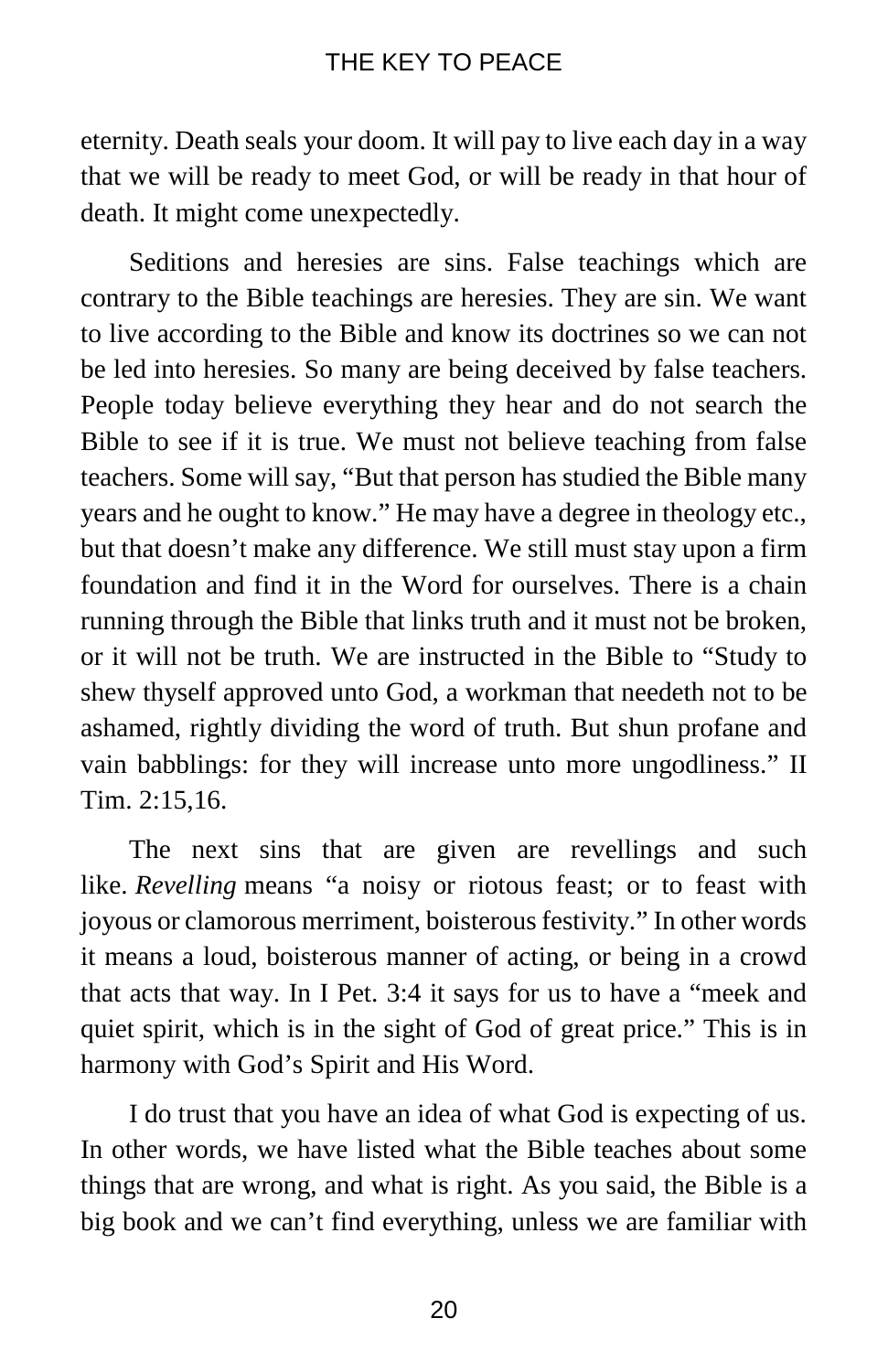it, so I trust these few things have been a help, as you study them. Remember that we need to have Jesus to help us daily to obey the Word of God and be ready to meet the Lord. First, it takes being saved from our sins, being filled with the Holy Spirit and praying and studying God's Word. It is a precious life when we are in the center of God's will. When we are saved, we can have the fruits of the Spirit in our life which are named in Gal. 5:22,23. They are love, joy, peace, longsuffering, gentleness, goodness, faith, meekness, temperance and many other good things that God will give to us as we live and serve Him.

Romans 1:29-32 mentions more sins. It says that those who turn themselves over to the devil to work his evil ways are "filled with all unrighteousness, fornication, wickedness, covetousness, maliciousness, full of envy, murder, debate, deceit, malignity, whisperers, backbiters, haters of God, despiteful, proud, boasters, inventors of evil things, disobedient to parents, without understanding, covenant-breakers, without natural affection, implacable, unmerciful: Who knowing the judgment of God, that they which commit such things are worthy of death, not only do the same, but have pleasure in them that do them." What a terrible list of sins! Oh, we must flee from any of them. If you get your dictionary and look up the meaning of each one of these you would see how sinful sin is. No wonder God looks down upon sinful mankind and is grieved. Now mercy is held out to all who will turn to Him and through Jesus Christ seek forgiveness and turn away from sin, but the time is coming when mercy will be withdrawn. This old world will be on fire and only the holy and true will be taken to that prepared place for a prepared people who have sought God. Oh, I surely want to be ready in that day and hour, don't you?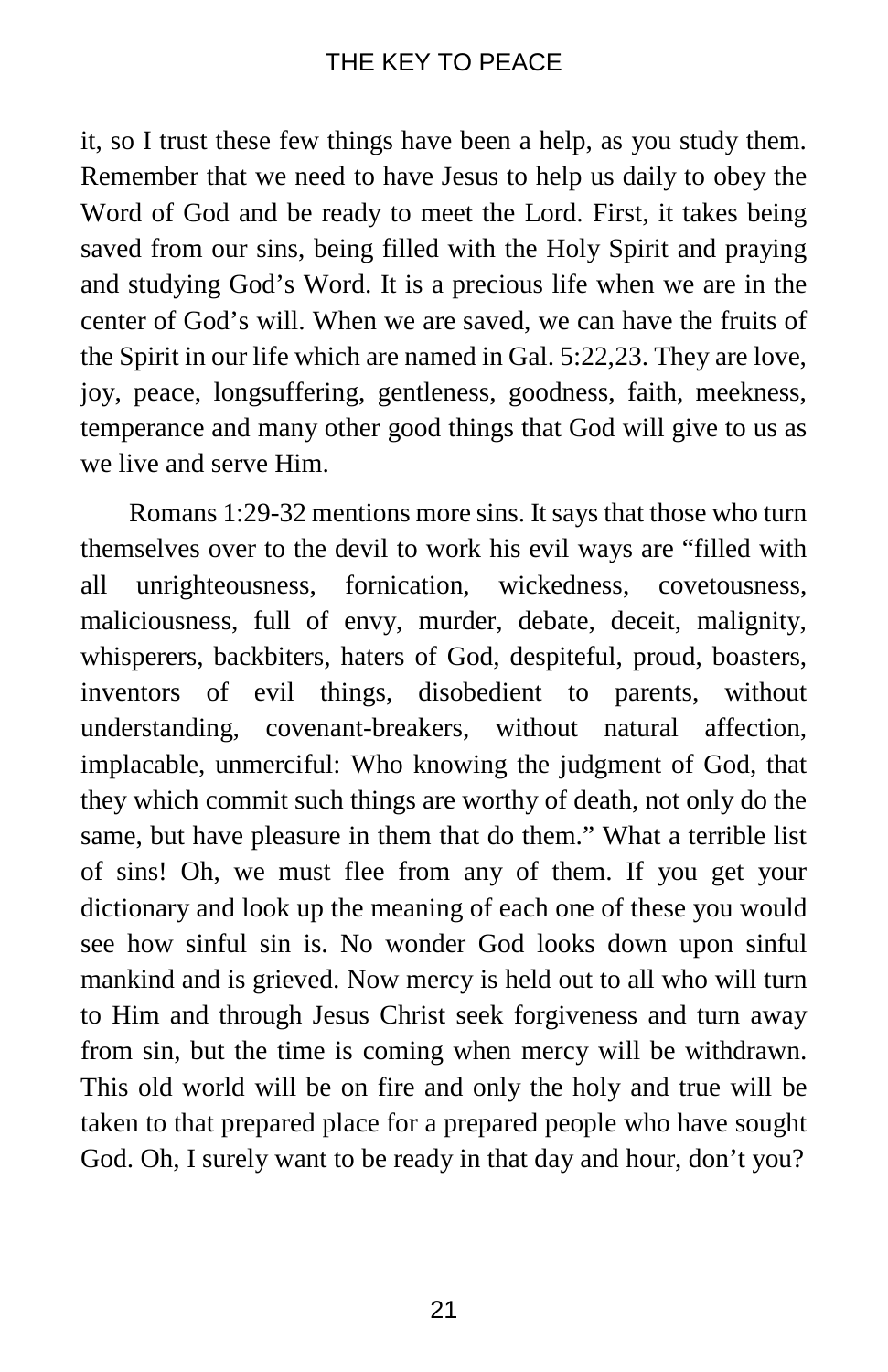# **Seeking Forgiveness Was the Key**

When I was about twelve years of age, the teacher asked me to erase the blackboard after school. After I finished, I walked down one aisle between the seats. On one girl's desk I saw a match box, and in this box was a tiny doll. I had seen her play with this doll and I thought it was the cutest doll I had ever seen. I never had dolls when I was small, as my folks could not afford to buy me one. I would wrap up a stick or something and carry it around for my doll. So this doll attracted me very much. As I looked at it, I wanted it so very much.

Before I tell more about this incident let us read a Scripture in the Bible which tells us about being tempted to sin. In James 1:14,15, it brings out how it works. "But every man [woman or child] is tempted, when he is drawn away of his own lust, and enticed. Then when lust hath conceived, it bringeth forth sin: and sin, when it is finished, bringeth forth death." Let us see what the word tempted means. *Tempt* means "to induce; entice; allure." The devil works through us to tempt us. First, we are tempted by our own lust. Lust means an "overmastering desire." *Entice* means to "attract by offering hope of reward or pleasure." So we see that the devil will induce us to do wrong by placing an overmastering desire for something, which he convinces us will bring a reward or some pleasure.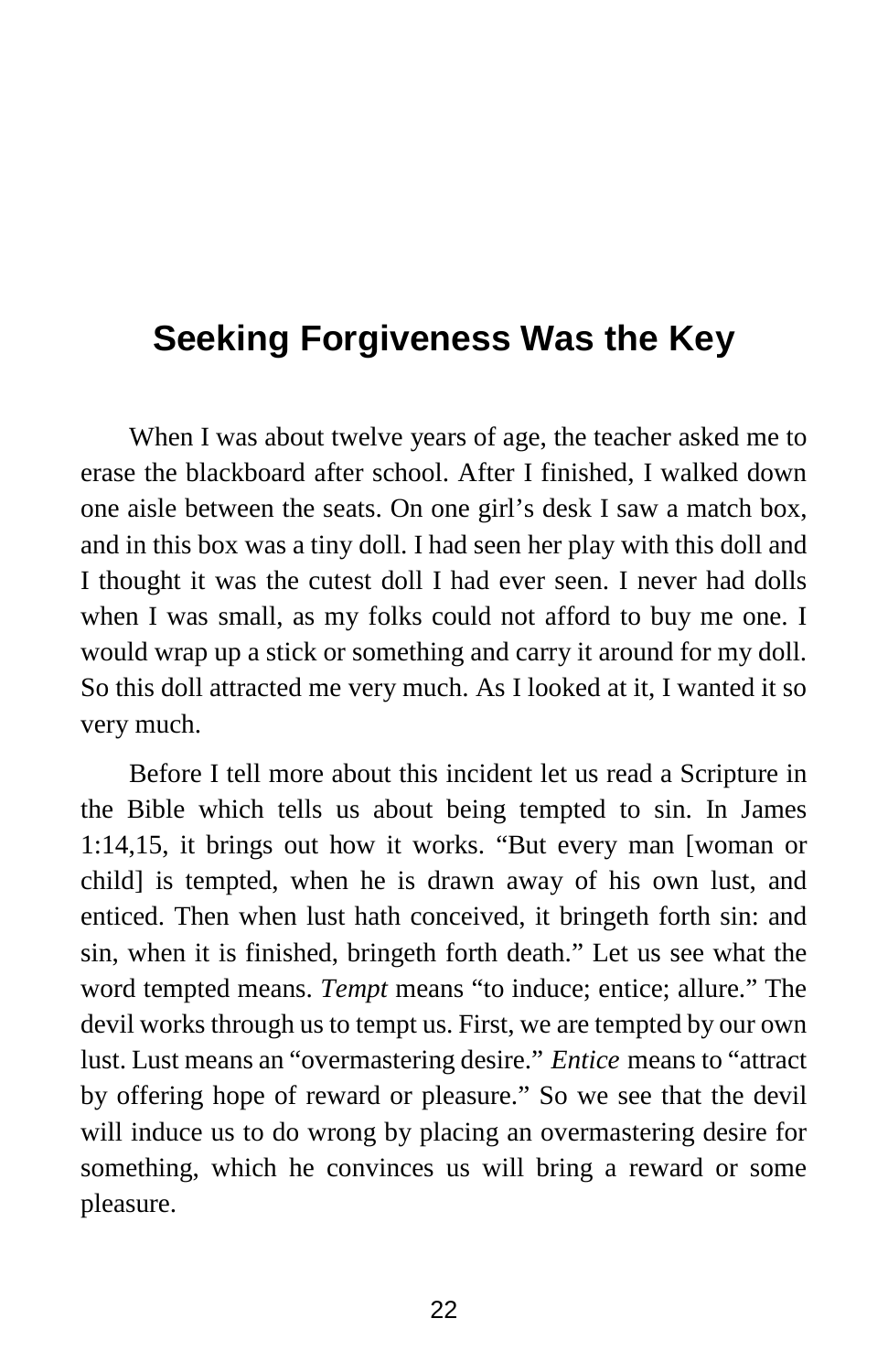Note the next verse says, that when this lust or desire for a certain thing is *conceived*, which means "formed in the mind," or it is decided by the person that he is going to do a certain thing that is wrong, then that brings forth sin. Now sin is finished [completed] when the act is committed. After the act is committed then it brings forth death to the soul. In other words, sin separates a person from God. That means spiritual death. If a person continues to live in sin, or in spiritual death, and then dies a physical death, he would be eternally separated from God. But thank God, this need not be. The key to being restored to God is found in God's Word. Since sin has to be punished, we find that Jesus, the Son of God, was willing to come here, live and die and arise from the grave so we can have forgiveness for our sins, as we, with godly sorrow, seek for it.

Now I will continue with the incident in my own young life. First, I want to say that from a child I loved the Lord and my parents taught me what sin was and I didn't want to displease the Lord. But I was not above temptations. So when I saw this little doll, I was tempted by the devil. I had an overmastering desire to have that doll and I was enticed by the hope of the reward of having it for my own and thought no one would know about it. So quickly I picked it up and took it home. You see, when I let lust, or that overmastering desire, become conceived, or formed, in my mind, and I took the doll, I committed sin. Sin was finished and I was cut off from God. Spiritual death took place in my heart. No longer could I come to God and have communion with Him. Sin had separated me from God. So as the Scripture says, "when it [sin] is finished, it bringeth forth death."

I brought the doll home with me, but oh, I didn't feel good in my heart! I knew I had sinned and I wished I had not taken the doll,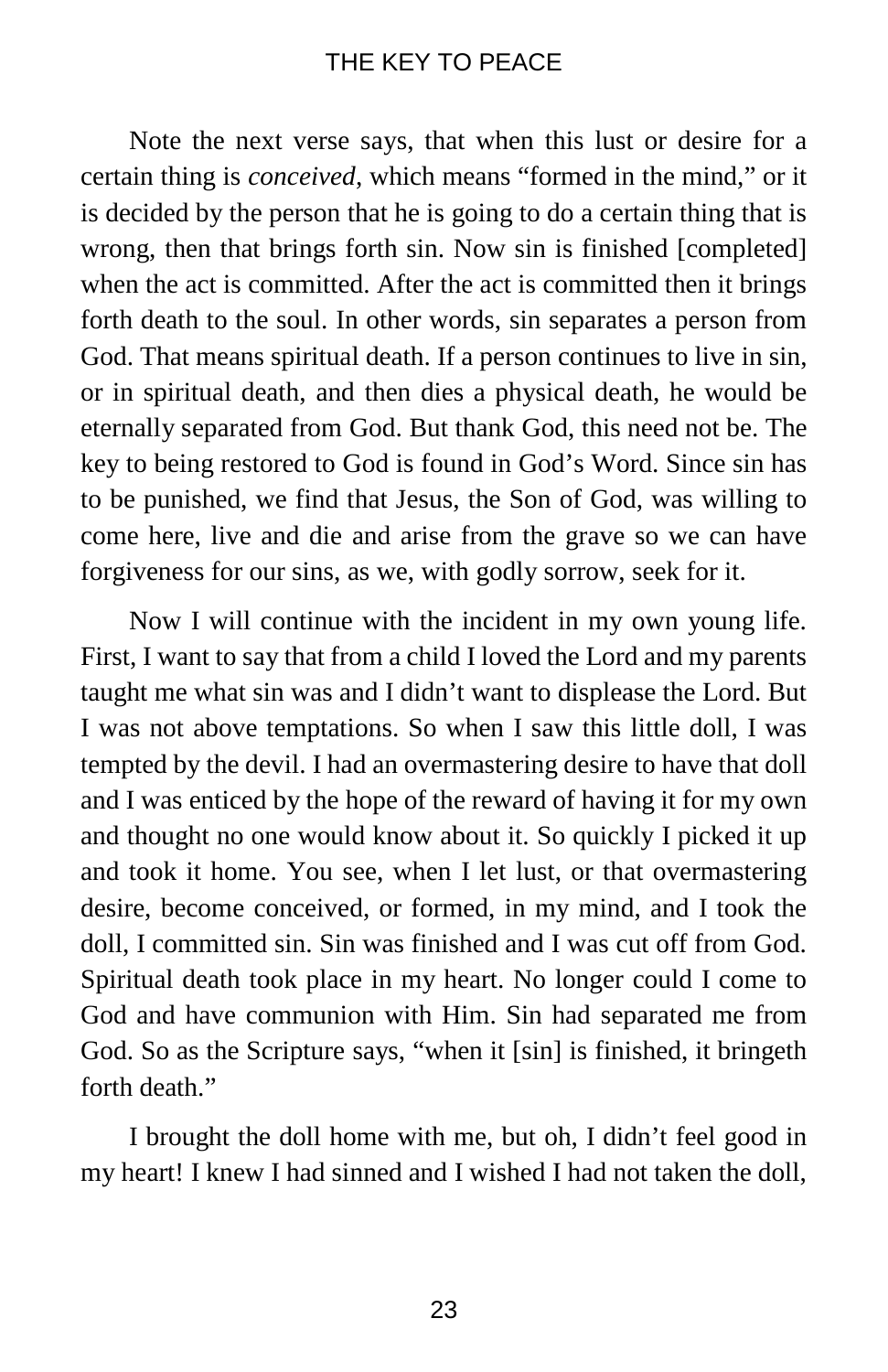but I had it and was on my way home. I came into the house and my watchful mother saw it. She asked, "Where did you get that doll?"

"Old Tennessee gave it to me," I quickly said, which was a lie. Another sin was added to my first sin. The devil not only gets a person to sin but he gets them to commit other sins to cover up the first sin. Thus, he leads people on and on, and deeper into sin they fall. (Old Tennessee was an elderly black man who drove a horse and wagon by our home, filled with junk that he had collected. Sometimes, when he would stop and talk to us children, he would give us some of his junk which we would value.)

I took the doll upstairs to my room and put it in my dresser drawer. I didn't want to play with it. It didn't look so pretty anymore. My heart was heavy. I didn't rest very well that night as I dreaded going back to school. I just knew the teacher would guess that I had taken the doll. To my surprise, nothing was said the next day about the doll. I avoided the girl and hurried home after school. But yet the fact of stealing that doll weighed heavily on my heart. A few days later I took the doll out in the alley and took a brick and smashed it all to pieces and buried it, but that didn't take away the sin or the guilt. I had sinned against God and was still a liar and a thief. Oh, how bad I felt! I had been taught to pray from a little child, and had always prayed, but every time I would try to pray that sin would come up before me, so finally I quit praying.

School was soon out and a few weeks passed by. Bro. John Wilson came to our house from Missouri and held a few nights' meeting at the chapel. One night he preached on hell fire. Oh, I could almost feel the fire of hell around me! I trembled, but hurried out as soon as meeting was over and the invitation had closed. I went home and to bed as soon as possible, but not to sleep. I rolled and tumbled on my bed. The weight of sin was so heavy on my heart that it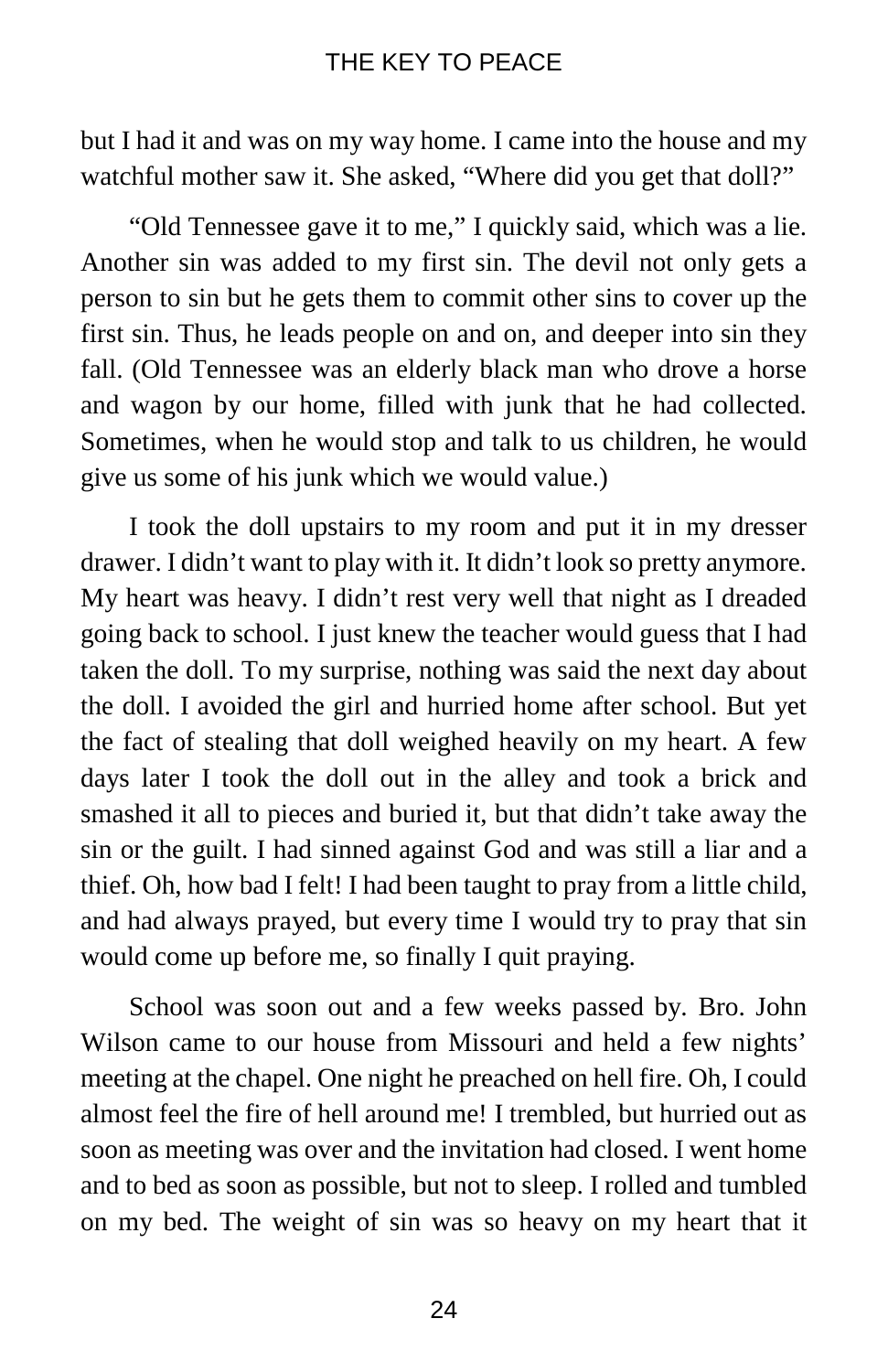seemed the mattress was on top of me instead of me on the mattress. I knew I was on the road to hell. Finally, toward morning, I told the Lord that if He would spare my life until I heard the alarm go off in my parent's room that I would get up and go ask my father to pray for me to get saved and I would seek forgiveness for my sins from God. This calmed me, and I lay there waiting. When I heard the alarm, I ran to their room and knelt beside their bed. I began to weep and beg Papa to pray for me to get saved. He prayed for me and I prayed. I asked the Lord to forgive me of my sin of stealing and lying and promised I would make it right. I told the Lord I would tell the girl I had stolen the doll and pay her for it. God took my word for the act and He forgave me and flooded my soul with peace. Oh, I had found the key to peace for my inner longings! The key was a desire to find peace and then obeying God's Word which said, "If we confess our sins, he is faithful and just to forgive us our sins, and to cleanse us from all unrighteousness." I John 1:9. That key opened the lock to my heart and let Jesus come in. Jesus has said, "The words that I speak unto you, they are spirit and they are life." John 6:63b. Oh, the peace that filled me and I became a new creature in Christ Jesus! I was happy again.

I had promised the Lord that I would make my sin right when school started. So one day I was sitting behind this girl and I tapped her on the back. I told her about my taking the doll and offered to pay her for it. She said, "I often wondered where that doll went to, but I didn't care anything about it anyway." I insisted on paying her but she said to forget it. Oh, the relief that I then had because the devil fought my making it right by telling me that she would tell every one in school about my being a thief. I never heard anything more about it.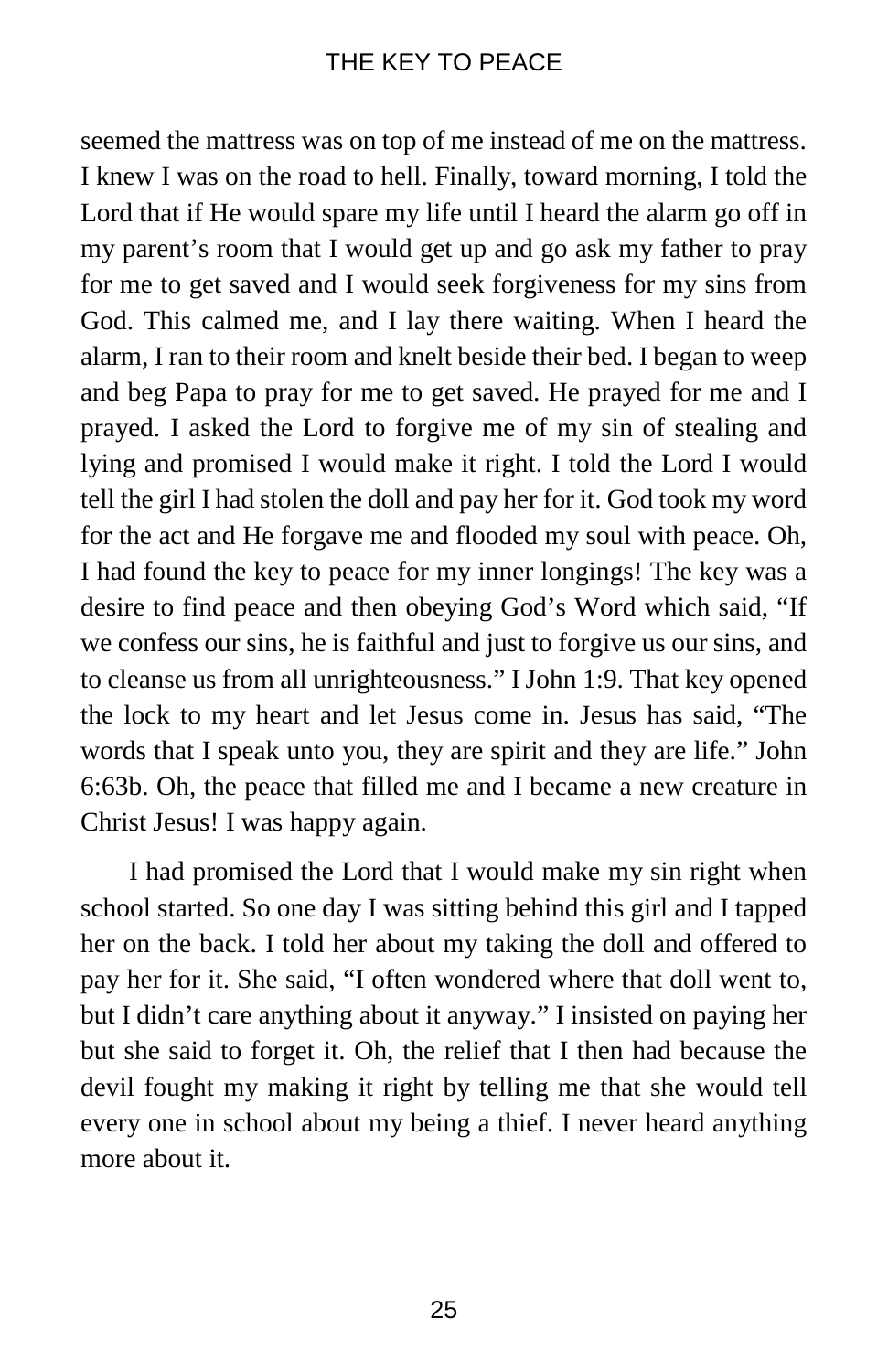Then I had to make the lie right, for I had told my mother and all of my brothers and sisters that old Tennessee had given it to me. One time in family worship I started to tell it and broke down and wept, but kept on telling about it. I asked forgiveness and my father said that they all forgave me. I didn't know until years later that none of them understood anything I said because I had cried so hard, but I thought they did and that was what counted. I had obeyed the Lord who makes us know that we are to make our wrongs right.

When Jesus came to Zacchaeus' house and he sought salvation from Him, Zacchaeus said, "If I have taken any thing from any man by false accusation, I restore him fourfold." Luke 19:8. We must make our wrongs right. If we do, and have repented and confessed our sins, we can hear the same words that Jesus said to Zacchaeus, "This day is salvation come to this house, … For the Son of man is come to seek and to save that which was lost." (verse 9, 10.)

I am thankful to say that this was the only thing that I ever took in my life and it was a great lesson to me. Oh, how wonderful it is to be the Lord's! If we love and serve Him, we can have peace in our souls. We might have many problems and troubles in this life but if we have peace in our heart and are in contact with God, these things can't take away our peace and we can face life. The Bible says, "Man that is born of a woman is of few days, and full of trouble." Job 14:1. Troubles will come to us but if we obey God's Word, we can have peace in our soul and be ready to meet the Lord when He comes in the clouds of glory.

I do pray that all who may read this will take the key, which is the Word of God and through obedience use it to unlock your heart and let that Word fill your heart and life, and you will have peace. Every longing will be satisfied as you continue to obey the Word.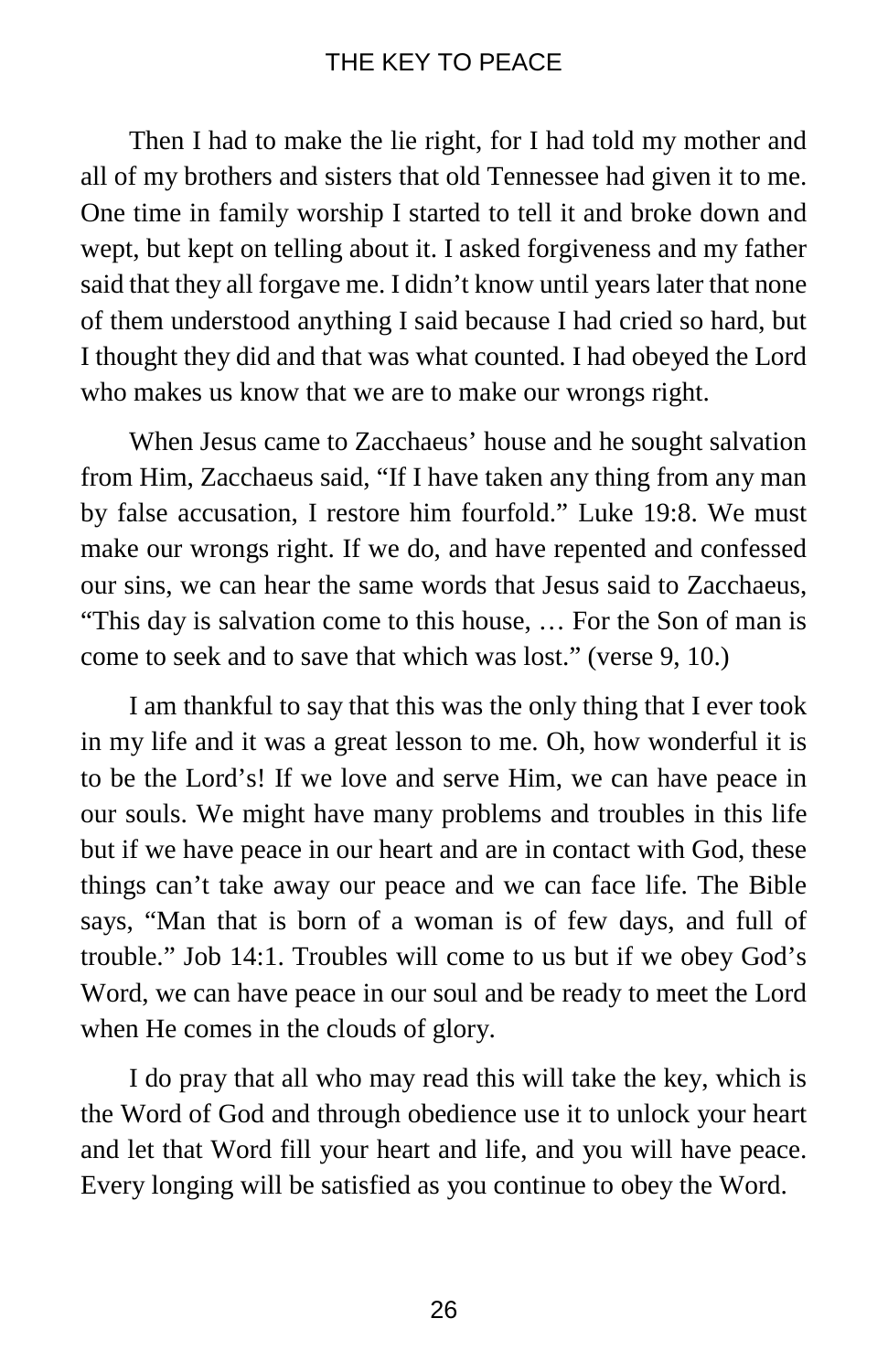# **The Keys to Continued Peace**

When a person has confessed his sins with godly sorrow, and they are all under the blood of Jesus that was shed on the cross, he is "born again" and has become a new creature in Christ Jesus. (II Cor. 5:17). How precious it is to know that "old things are passed away" and "all things are become new!" His wrongs have been made right, as far as possible, and according to his knowledge. Then he needs to walk in this kind of way and life. It takes some watching and praying to keep the peace in the soul that God has given. Only through the power of the Holy Spirit can one continue in contact with God. After a person has fully surrendered himself to the Lord and has the cleansing work of the Holy Spirit in his soul, he is equipped to go forth and fight the devil who goes around like a roaring lion seeking whom he may devour. (1 Pet. 5:8). The devil is no respector of persons. He is more than a match for the child of God but when the child of God seeks grace and help from God, the devil has to flee. He now needs to know how to face the devil, so he can be "more than a conqueror through Christ Jesus."

We read in James 4:6-8 that first, we need to know that God gives grace or help to the humble. We need to humbly realize our need of God's help. Then we are to submit ourselves to God, draw close to God and "he will draw nigh to you." Every step we take toward God, He will take one toward us. After we are in the will of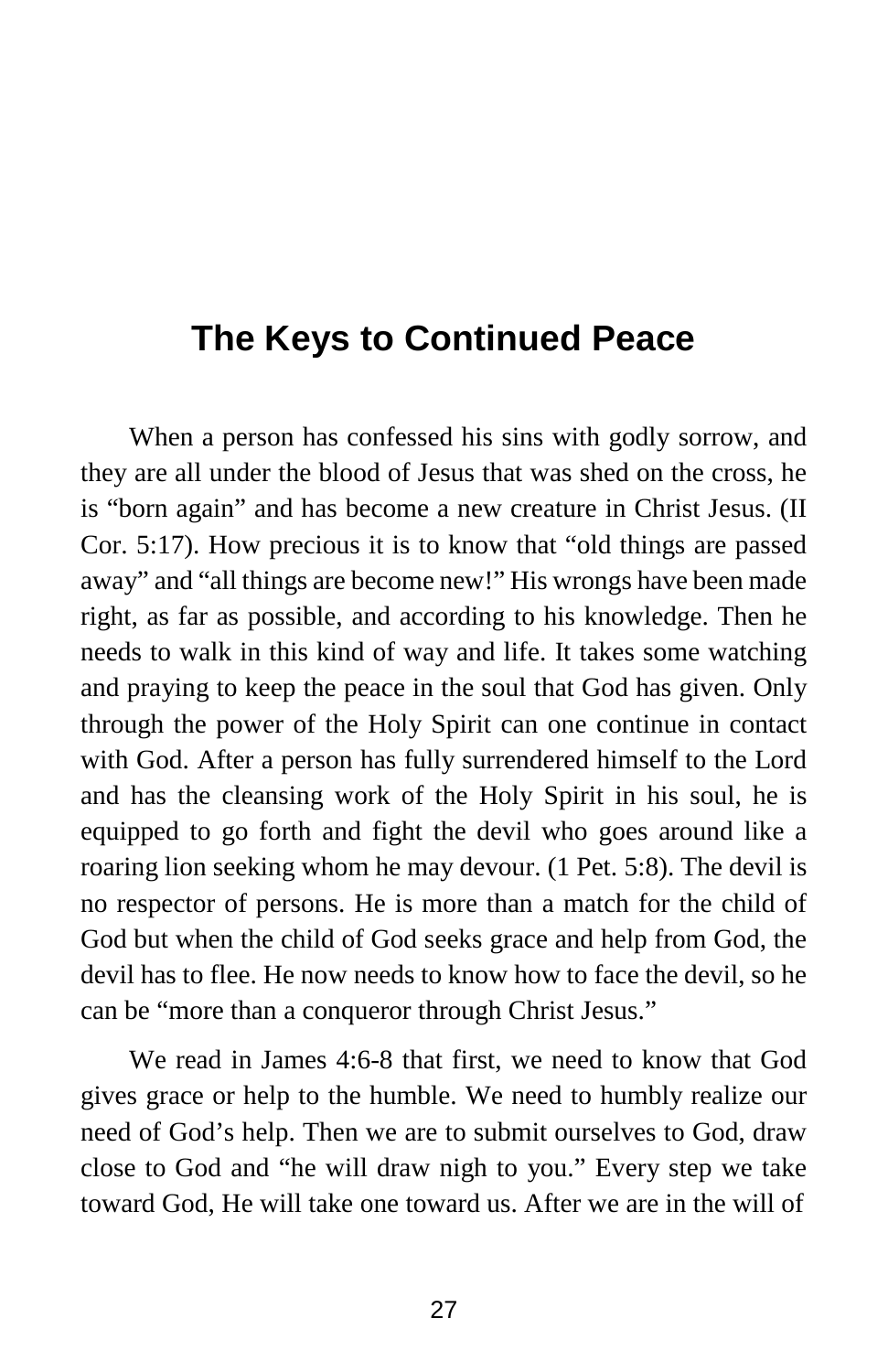God and have implored His help, we can then, in the name of Jesus, "Resist the devil, and he will flee from you." One brother said he talked to the devil just like he did to his dog. He said, "Get out of here!" The devil had to pack his bags and leave.

When a person is saved, one of the first things the devil tells him is that he isn't saved. This is a famous trick of Satan and it's sad to say, that he uses it over and over and it has worked on many souls. We need not be "ignorant of his devices." It's a pretty sure fact that you are saved or the devil would not bother about you. So don't let that trouble you, but "resist the devil," or he will take your peace.

Prayer is another thing we must do to keep our peace. God knows what we need before we ask Him, but His plan is for us to ask. Prayer is not just always asking God for something, but it's a means of fellowship with God. It's a communion between God and us that brings love, joy, peace, comfort and all that we need. It's a heart to heart talk to God. In prayer we tell our Lord and Saviour of our great love for Him. In prayer we never cease to praise Him for dying on the cross and taking our punishment for our sins. In prayer we, so to speak, just lift our hearts and minds up into that heavenly realm and we touch heaven. A thrill of heavenly love flows from God down into the very depths of our inner being. Power, strength and grace is given, and with a deep inner joy we go forth and face the world. Others might wonder how we can have the courage to face the hard things, but it's because of grace gained through prayer. Prayer should never be neglected or we will feel our peace slipping away.

Prayer can be a groan, a sigh, a dropping of a tear, a smile, an inner praise going up to God, laughter in the spirit, or an inward or audible "praise the Lord!" Prayer is the sincere desire of the heart or an attitude of the heart. Surely we can "pray without ceasing," as we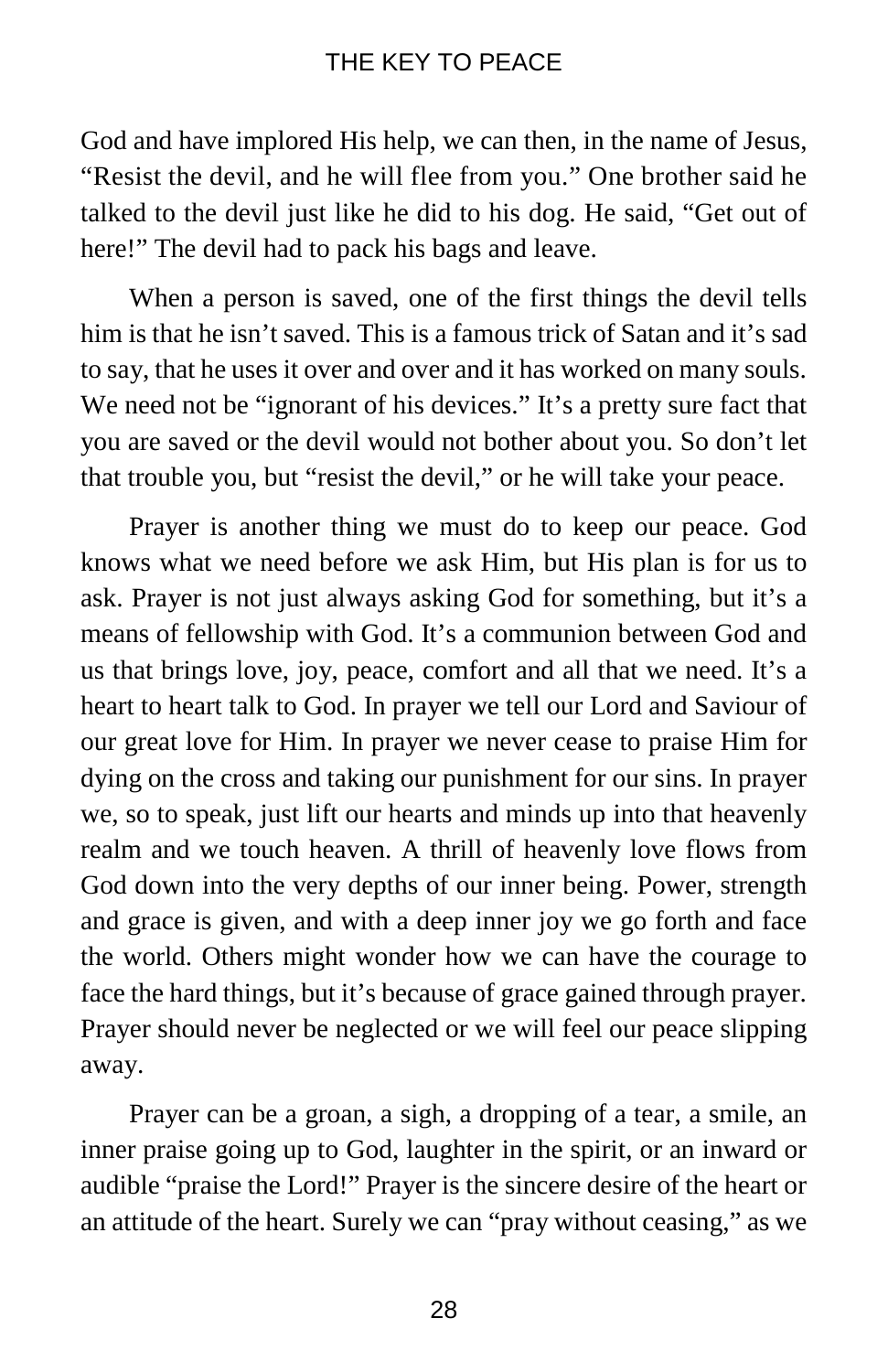keep a heart full of love for our Lord and a feeling of utter dependence upon Him. In living in this way, our peace will be abounding.

Another foe we must watch is self. Often it has been said that we must die out to self, but it goes deeper than just saying it. Self longs to live, but it must be crucified. We must remember that "ye are not your own, for ye are bought with a price: therefore glorify God in your body, and in your spirit, which are God's." I Cor. 6:19,20. If we belong to God then we do not belong to ourselves. We must be aware of the fact that self will make many concessions to live. Self sometimes will allow its owner to do many sacrificial deeds if it can live. It will even bear hard things, but it must go. Self must be crucified. We must die to good deeds, and to bad deeds, successes, failures, exaltations, humiliation, friends and foes. Oh, it must not be us but Jesus that will be lifted up in our lives! The Apostle Paul said, "I am crucified with Christ: nevertheless I live; yet not I, but Christ liveth in me: and the life which I now live in the flesh I live by the faith of the Son of God, who loved me, and gave himself for me." Gal. 2:20. So it must not be self that lives but Christ must live in us.

We need to watch our thoughts to keep our peace. We are told that God "wilt keep him in perfect peace, whose mind is stayed on thee: because he trusteth in thee." Isa. 26:3. When our peace is disturbed we need to check to see where our mind has been or what we were thinking about.

The mind is the battle ground. The devil has access to the mind as well as God. We are tempted through the mind. The devil will present wrong thoughts and then the Lord is right there to bring us good thoughts or suggest the right thing to do. We need to separate our thoughts. We need to cast out the wrong thoughts and only think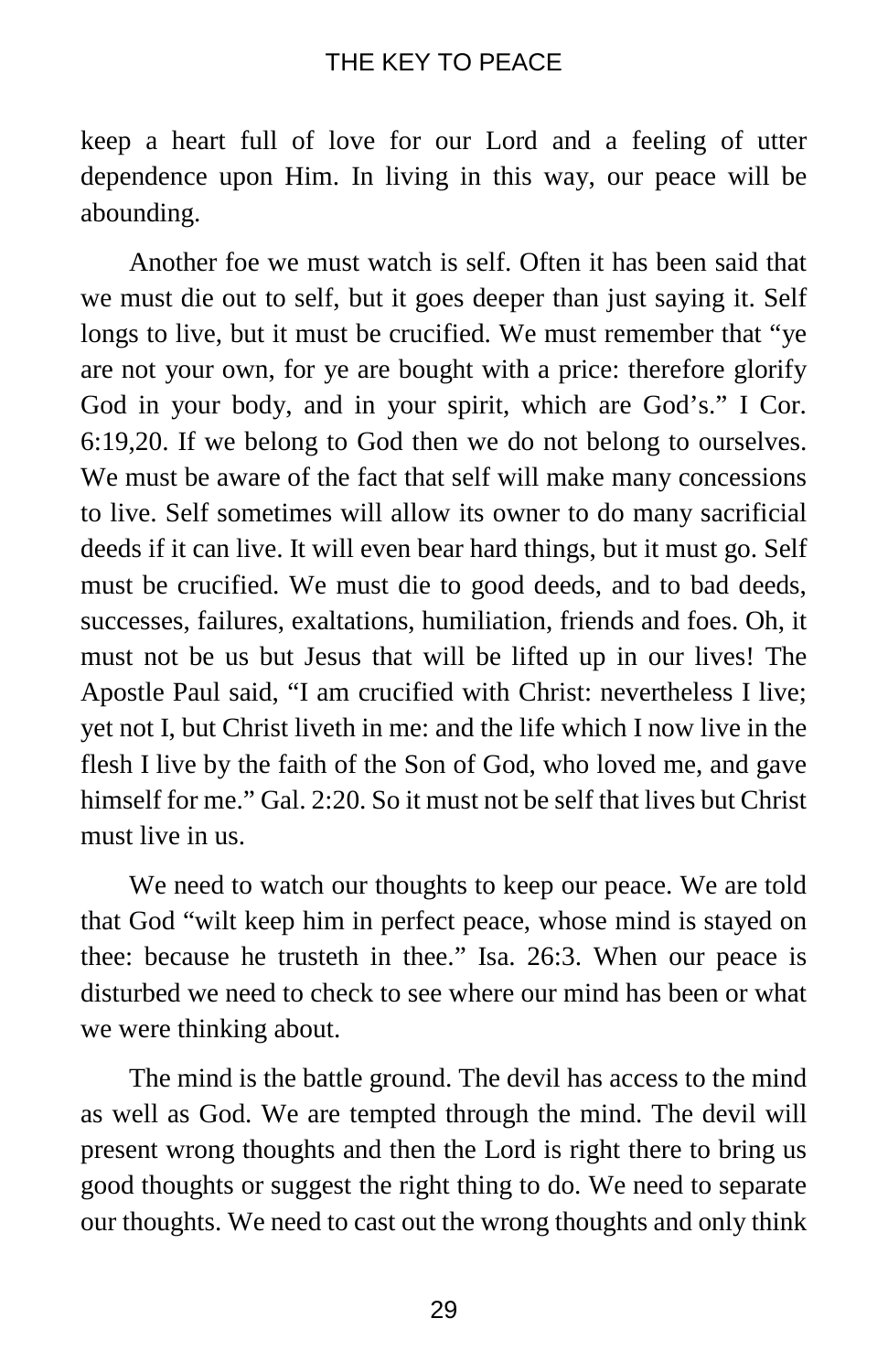on the good thoughts from God. The devil is like a persistent salesman. He will talk and talk at the door and if you are not careful he will get the door open and have his foot in it. If you give him any encouragement he will be sitting in your living room and have his wares all spread out before you. So we must not let the devil get past the door of our mind. Just tell him right off, "I am not interested."

We think of the children of Israel in Egypt, when God told them to put the blood of the lamb on their doorposts one night, so their eldest son would be spared when the death angel passed over. Ex. 12:12,13. The blood on the door was the powerful warning to keep evil from the Israelites on that night when the Egyptians were visited and death was in every home. Just so, dear Grandson, the blood of Jesus on the door of our heart and mind will keep the devil from coming into our mind, sitting down and displaying all of his wares of evil. When tormenting thoughts, thoughts of fear, thoughts of unjust deeds of others done to you, thoughts of self-pity, anxiety, doubts, unforgiveness, mistrust of God, or evil of all kinds appear to take up your thoughts, just resist them and point to the blood on the door of your heart. Those thoughts will have to flee. Sometimes a person can think upon an unjustice done to him and it will grow bigger and bigger. The mistake is made by not resisting it in the beginning and forgiving the injustice. God's ways are right, if we will follow them.

When bold and daring thoughts move in and are persistent, trying to fill every corner of our mind, we need to point to the blood. They have to leave. Bring the mind under subjection to the blood and think of good things. "And the peace of God, which passeth all understanding, shall keep your hearts and minds through Christ Jesus. Finally, brethren, whatsoever things are true, whatsoever things are honest, whatsoever things are just, whatsoever things are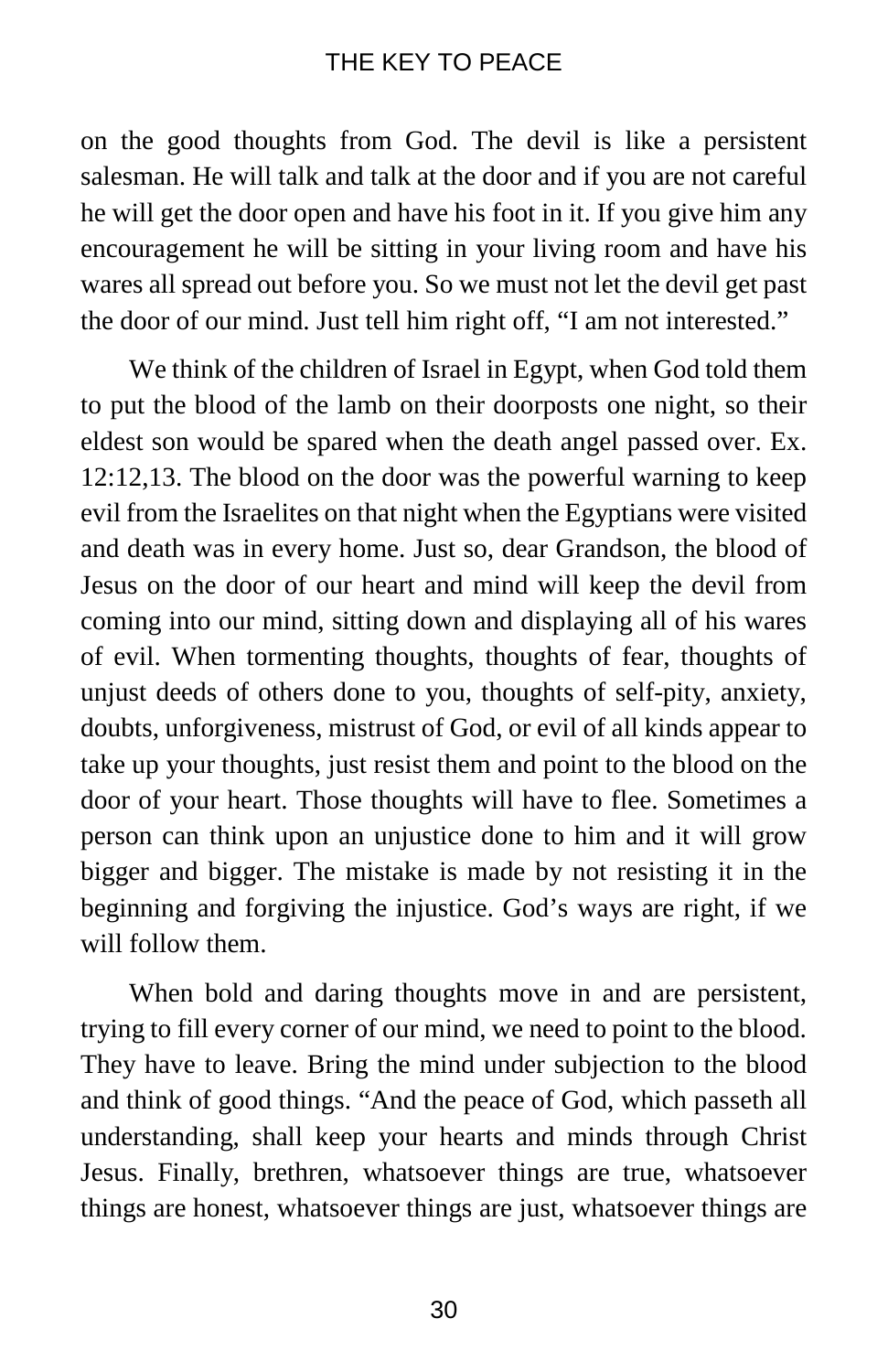pure, whatsoever things are lovely, whatsoever things are of good report; if there be any virtue, if there be any praise, think on these things." Phil. 4:7, 8.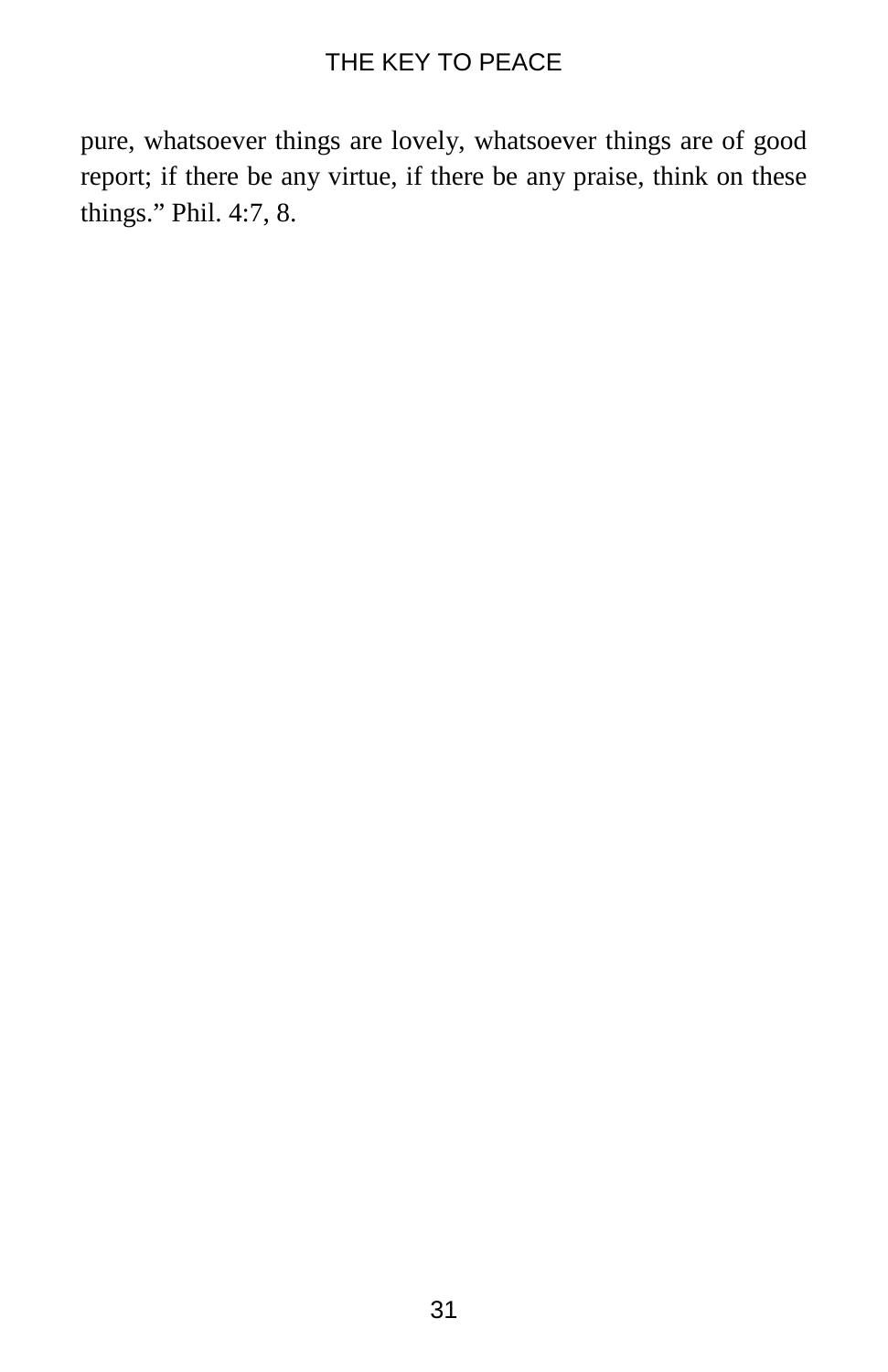# **Obedience to God's Word**

Be careful to obey the Word of God, and do not let others influence you to do wrong. Be strong and courageous to stand for right and truth. Dear Grandson, there will be many in the world who will sneer at you for your stand for right. Some will persecute you, but don't let this influence you to let down your standard from God of what is right. God expects us to obey Him. Others might try to make you think that the way they have figured it out is right, but still we must obey the Lord.

When I was about 13 years of age I learned a lesson on obedience and resisting others influence that I never forgot. I let others influence me to disobey my father's command. It was presented to me in a way so that it seemed that it would be all right, but yet it was a direct disobedience.

Unexpectedly, my parents were to be gone on Sunday. Early that morning my father came upstairs to my bedroom, and told me about their going, and told me to take the three younger children to Sunday school and church services, and then come home, prepare dinner and stay at home until they returned in the late afternoon.

After the morning services, some of the young people wanted me to go home with them for dinner and then in the afternoon they were going to another town close by, and have young people's meeting. I repeated what my father said and told them that I couldn't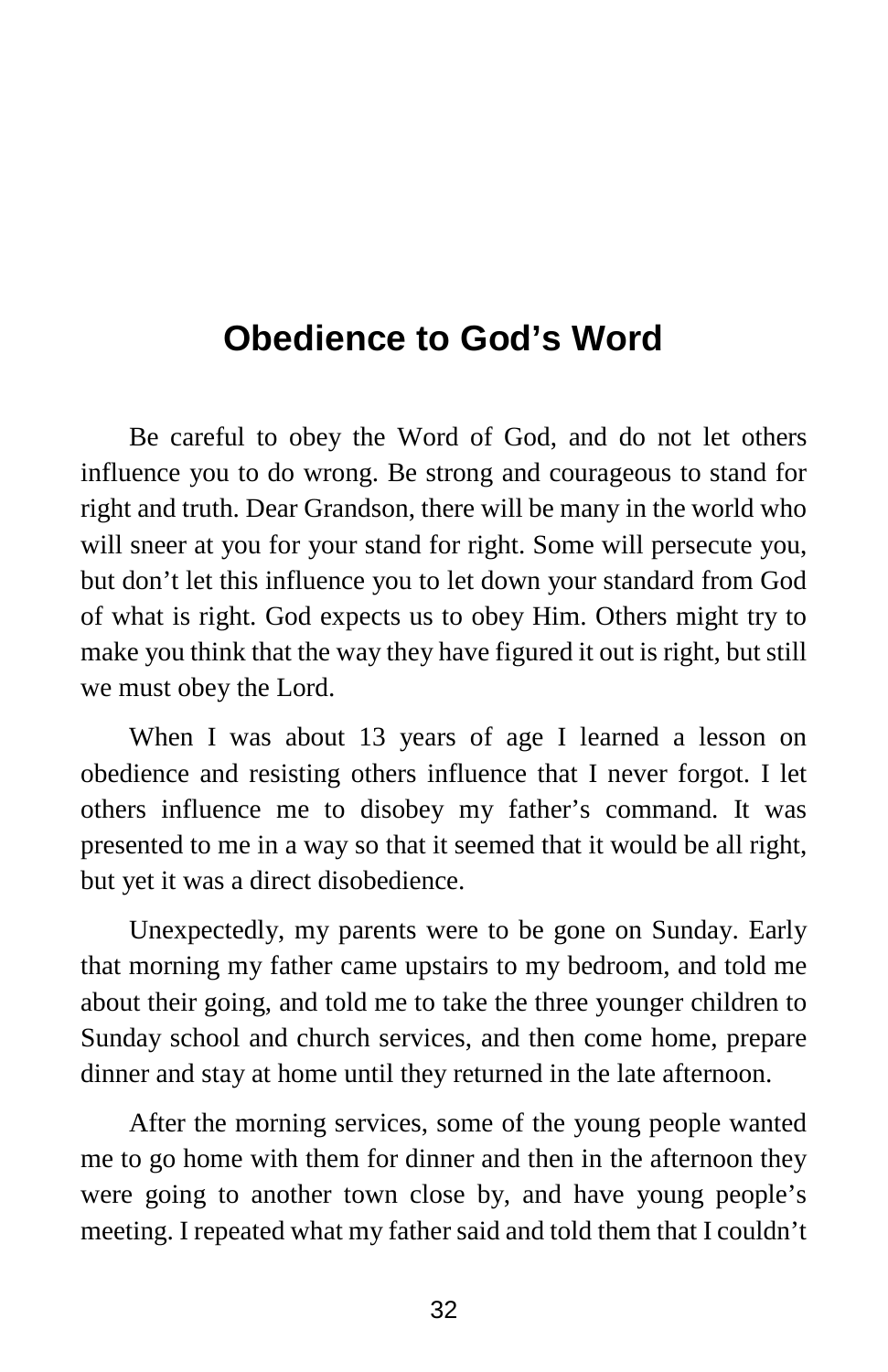go. One girl especially began to beg me to go by saying that she was sure my father would not care. I still refused to go, so she talked to her mother about it. Her mother told me that she would take care of the three smaller children if I wanted to go with the young people to the meeting and she was sure my father would know they were in good care. This over-persuasion was hard to turn down, so I went home with them for dinner and to the young people's meeting in the afternoon. I didn't feel very good over it as I knew what my father's command was and I knew that when he told me to do something he expected me to do it. Needless to say, when my father heard about it, I was punished for disobeying him. He also had prayer with me, instructing me to seek God's forgiveness. The good intentions of others did not sway him. He told me I should not let others influence me to disobey him, regardless of what they presented. It grieved him very much to think that I didn't do as he had told me, and he said that he didn't know if he could trust me again. I was very sorry and grieved also, as I did want him to trust me.

My dear grandson, God is grieved when we let others influence us to do wrong, even though it may seem right to them. They might present a plausible thing, but if God said for us not to do it, we must not. We must obey God. We are individually responsible to God to give an account for our deeds. We can't tell God that others thought it was all right. That will never excuse us.

We read of Saul, the king of Israel, who let the people persuade him to keep the sheep, oxen, etc. of the wicked nation of the Amalakites, when God had told him to completely destroy everything. The people said that they should take the best and offer them as a sacrifice to the Lord. This might have seemed plausible, but it was a direct disobedience to the Lord's command. The Lord told Saul, "to obey is better than sacrifice." Saul's punishment was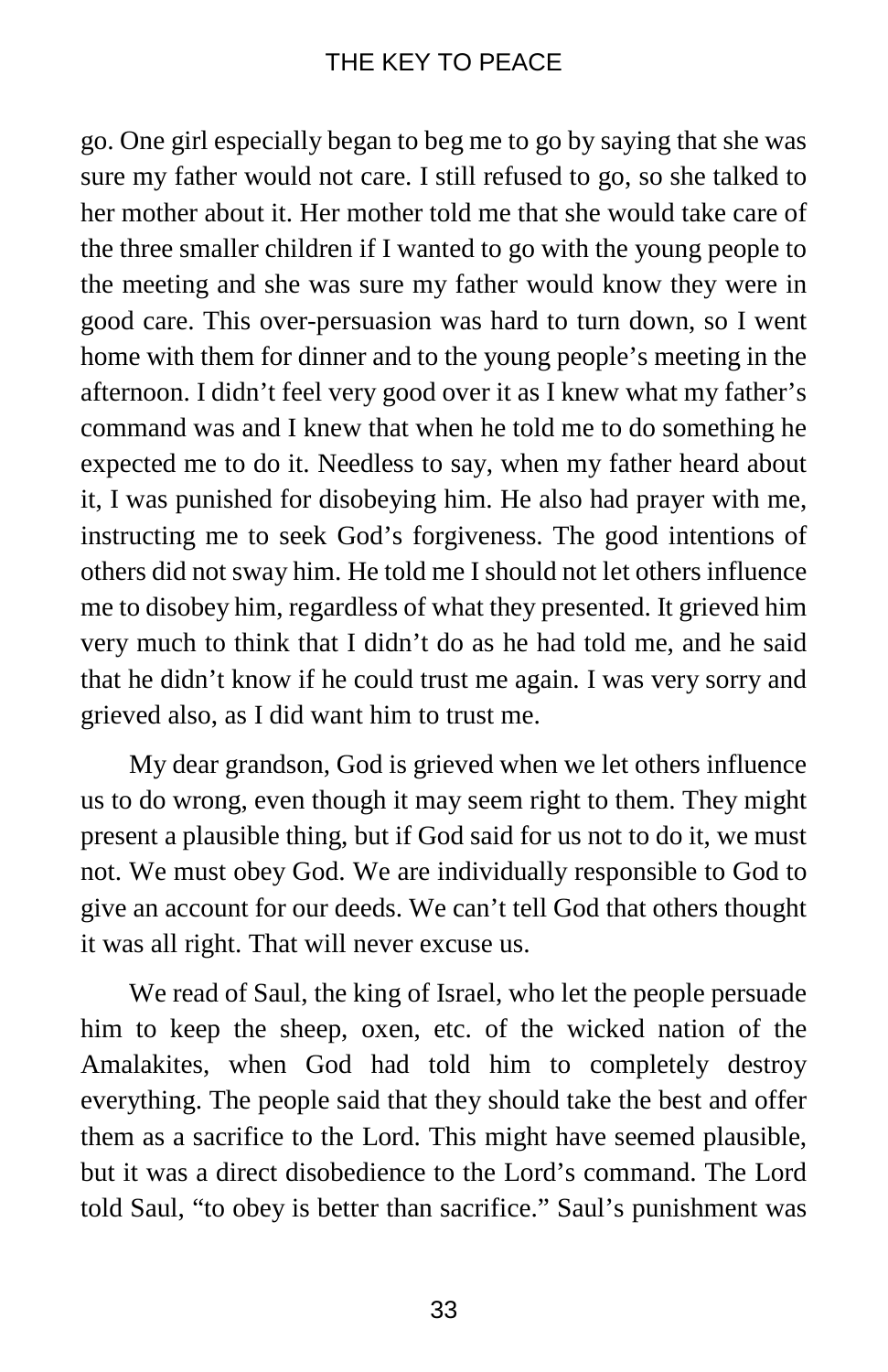great. Samuel, the prophet of the Lord said, "thou hast rejected the word of the Lord, and the Lord hath rejected thee from being king over Israel." I Sam. 15:20-26.

God expects us to obey Him and when we do, we will have peace in our souls. Disobedience will bring the disfavor of God upon our soul and it will have to be punished.

Jesus has said, "If ye love me, keep my commandments." John 14:15. Love for God will make us careful to keep His sayings and He will give us a peace that the world cannot take away from us. We can't find soul peace in the world. And after all, my dear grandson, we want to live so we can live with our inner self. God created us with a part of Himself in us. There is something within us that looks up to a Creator. Some will disregard the true God and worship the gods of stone etc. They think that will satisfy the longing in their souls but it doesn't. Only when we are in contact with the true God can we find real peace.

Now my dear grandson, and all who read this, take the true key to peace and let it open your heart and by prayerfully seeking God, you can have peace in your soul. I love the souls of all mankind and want everyone who will desire peace in their heart with God, to make it into heaven by observing the Word of God.

—Grandma Miles (A. Marie Miles)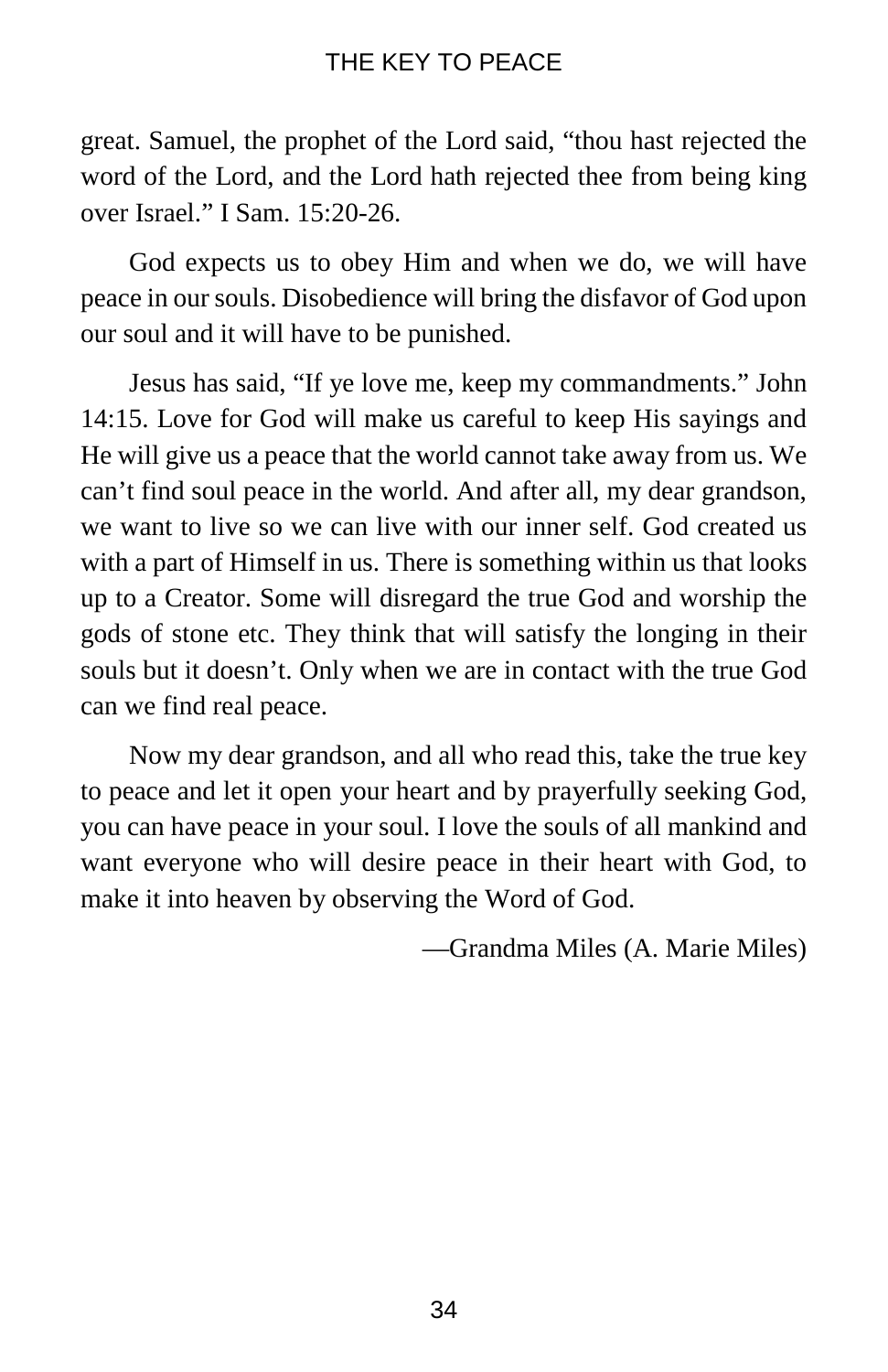# **"I Can Handle It"**

"What does Jeff's death mean to me? Well, some kids will probably stop dropping flippies for awhile. I mean, you got to watch that stuff and know what you're getting so you don't take some with too much rat poison in it. Me, I know what I am doing, **I can handle it.**"

This was the answer to a question asked of one of Jeff Stewart's friends who came to the cemetery, with other barefooted friends, who were clutching wild flowers, to place on his grave. Jeff Stewart was the son of a Methodist preacher and had refused to listen to his parents. They had pled with him in tears to turn away from drugs. He had gotten into it through others' influence, but when his parents tried to help him, he would generally say, "**I can handle it.**"

Jeff Stewart was a handsome boy, so said his mother, and a B student. He was only 17, but had died of an overdose of barbiturates on August 22, 1970 in a shack that he and his drug addicted friends had built on a side street in Hopewell, New York. In the midst of "rock music" he and his friends "smoked marijuana" and "dropped acid," (LSD) regularly.

At times Jeff wanted to get off drugs and had told his mother that he wished he had never started taking drugs, was a little boy again and could start life all over.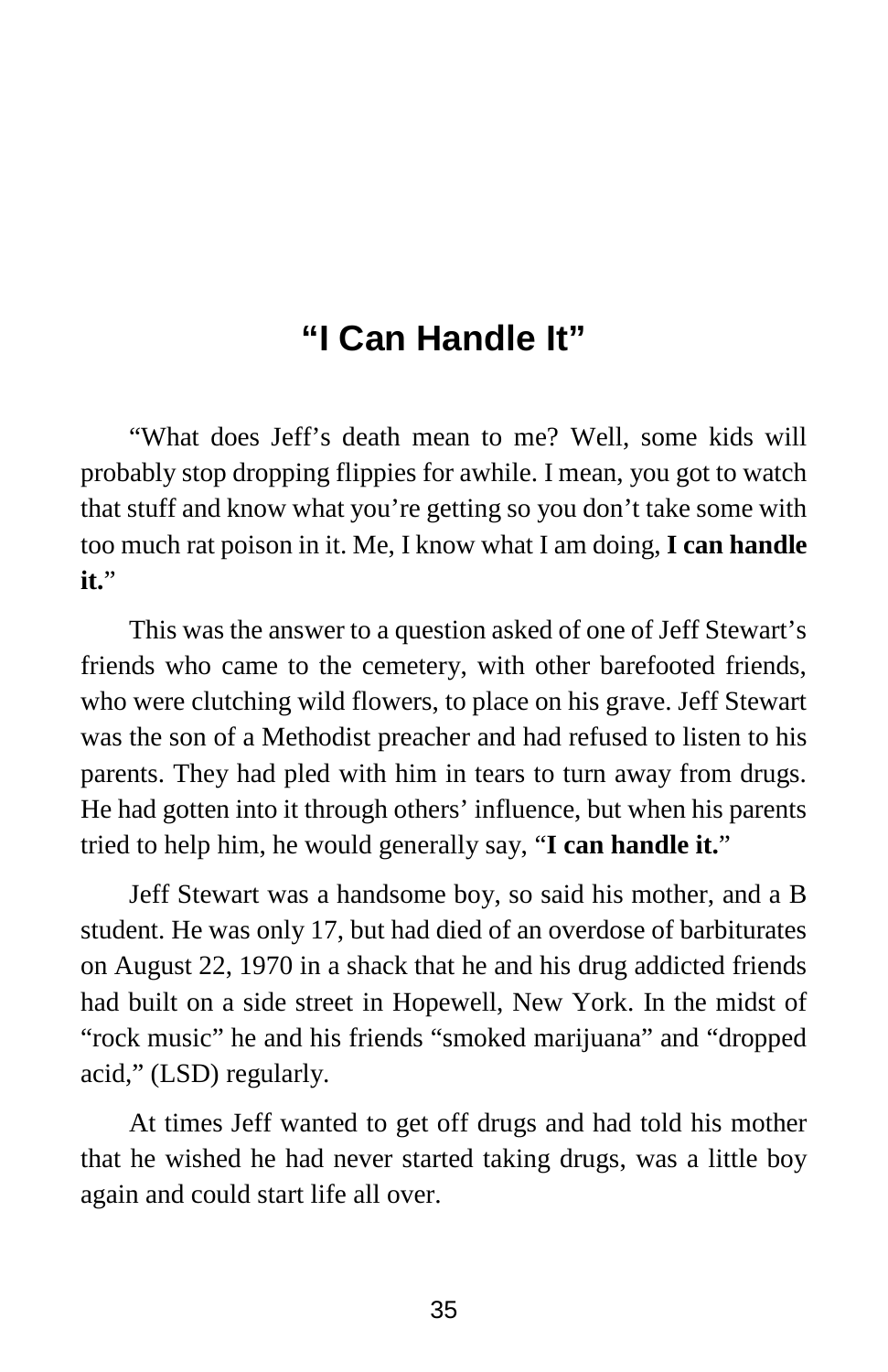There is a struggle going on in the minds of every young teenager. At times he is a carefree person but then at other times he tries to act grown up or feels that he knows what he should do and the path he should walk. These are difficult times in a teen-ager's life. Influences from within and from without will cause him to decide upon his course. Parents see this indecision and they try to guide their teen-agers in the right direction. The pastor, Sunday school teacher, and the young people's leader are all interested in the teenagers and are trying to show them the right way. At times the teenager thinks his parents or other spiritual instructors are right, but the crowd at school, and often the teacher, use their influences to pull him the other way. Day after day he is making decisions. The wrong influences seek to turn the teen-ager away from morality and God's Word but they do not give anything to take its place in his heart or erase guilty feelings. Therefore he finds emptiness within, so is compelled to continue to seek something else to satisfy him. Then he is led deeper into grosser evils, trying to "handle" his inner longings.

Some might say, "But how do you know?" I know because I went through those years and I know the influences to which I was exposed. One time I wanted a certain thing or would want to do a certain thing but then later I didn't like or want it. Some at school would present their ideas and my parents and spiritual advisers presented their ideas. In my mind I was continually weighing out what was right or what I really wanted to do.

As we think of the young boy who died of continually taking drugs and felt that he could "handle" his own life, we see how he chose to travel the wrong road. Even though his buddies saw what had happened to him they were so stuck on drugs that they, too, thought they could still "handle" their lives. What a mistake they are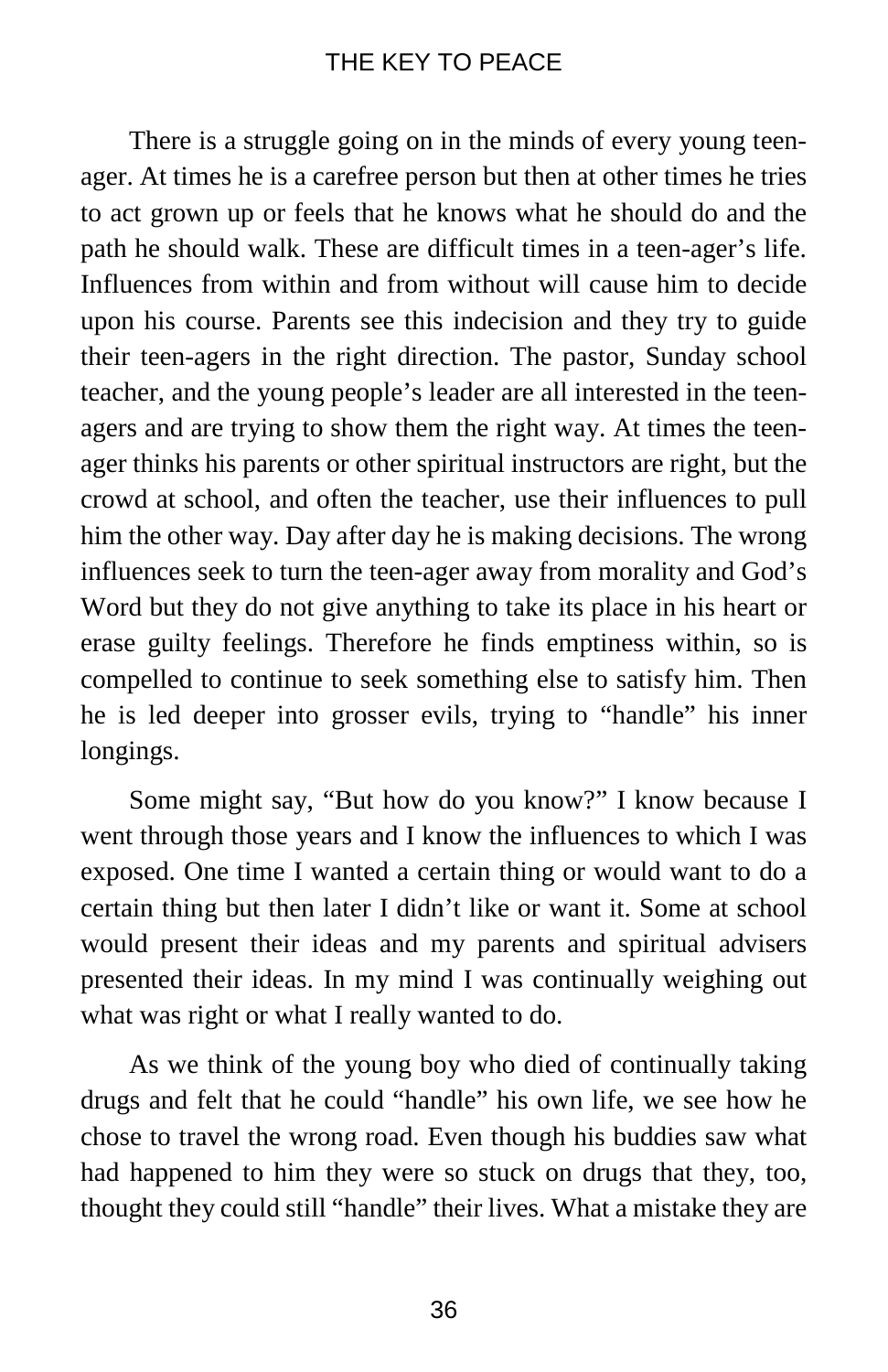making and I am sure you are convinced of that fact. None of us are able to **handle** our own lives. When we are born we have within our very nature a bent toward evil. That bent toward evil has to be curbed. God gave children parents because they needed help to face life and to curb that which was within them that would lead them to the wrong path. Children and teen-agers should recognize this fact and listen to them. Even if you do not want to admit it, you can't **handle** your own life without the aid of your parents. Furthermore you can't handle your life and walk the right path without God's help. The devil works through the influences of others to lead you astray. Only through the power of God can the power of the devil be broken, the bent toward evil be destroyed, and you be able to do the right or choose the right path. Never feel that you can **handle** your own life. No man, woman, child, or teen-ager can **handle** his life or obey the Word of God, which teaches him the way to live in this life and be ready to die, without help from outside of himself.

In my early teen-age life there were two verses of Scripture that I had learned by memory which were a guide to me. One was, "Children, obey your parents in the Lord: for this is right," Eph. 6:1. The other one was, "For God so loved the world, that he gave his only begotten Son, that whosoever believeth in him should not perish, but have everlasting life." John 3:16. The first one made me know that God would bless me if I obeyed my parents. Many times my idea of what they required wasn't the thing that I wanted to do, but I obeyed. Why? Because I loved Jesus. I was convinced that I was doomed for hell, but Jesus had loved me so much that He came to this world, lived, and died on the cross and arose again for my salvation. If it had not been for Jesus taking my sins and loving me so much I would be eternally lost. That was a great influence in my life and today I am very glad that I obeyed my parents and also let Jesus handle my life and lead me in a right direction.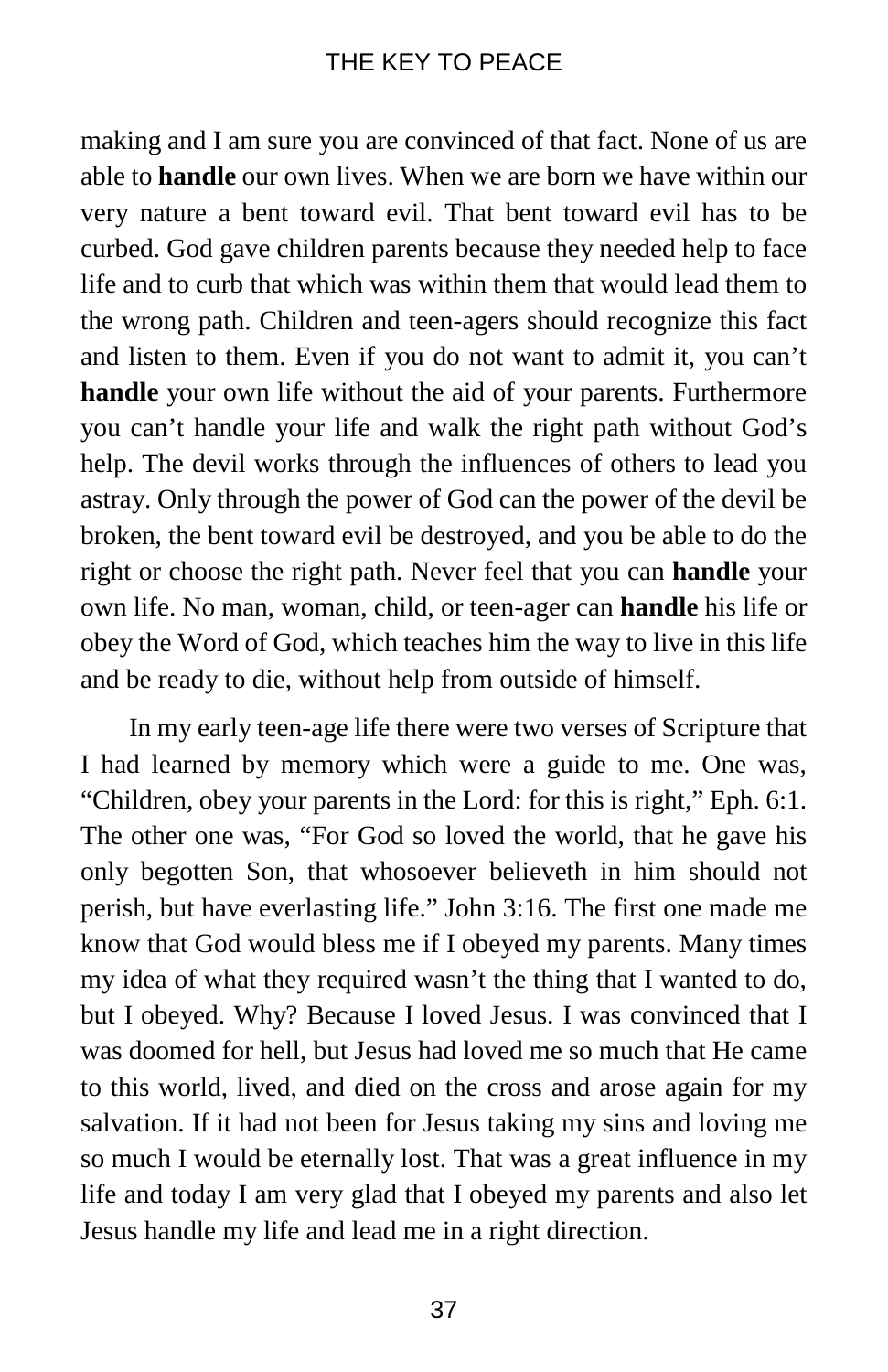When teen-agers rebel they are headed for trouble and oh, what great trouble! Let us remember the young man who thought he could handle his life but had a tragic ending and was eternally lost. Dear Grandson, remember the Bible has the answer to every problem, and Jesus will help you handle your life if you will let Him.

#### \* \* \* \* \*

"Two Italian boys of New York City were returning from a swim. They were each about fifteen years of age. Pietro had picked up a piece of copper wire and thought he would have a little fun with the third rail of the New York Central track, along which they were walking.

"He poked away around the wooden covering of the rail, but nothing happened.

" 'That's funny,' he said. 'I guess I didn't touch the right spot.' Then he pushed the point of the wire down underneath the covering.

"There was a flash of blue flame and a shriek of pain as 11,000 volts of electricity shot through the wire. In a moment Pietro's clothing was on fire and his hair and eyebrows were burned off. He tried to drop the wire, as it hissed and sputtered at white heat, but it wouldn't let go. He tried to pull it away, but it stuck to the rail as if it were soldered there. The other boy tried to pull him away, but he was hurled to the ground with a terrific shock. Then the brave fellow threw his rubber coat around Pietro and pulled him loose.

"Pietro started to run but fainted and fell. They took him to the hospital, and the doctor said, 'One chance in a thousand to recover.'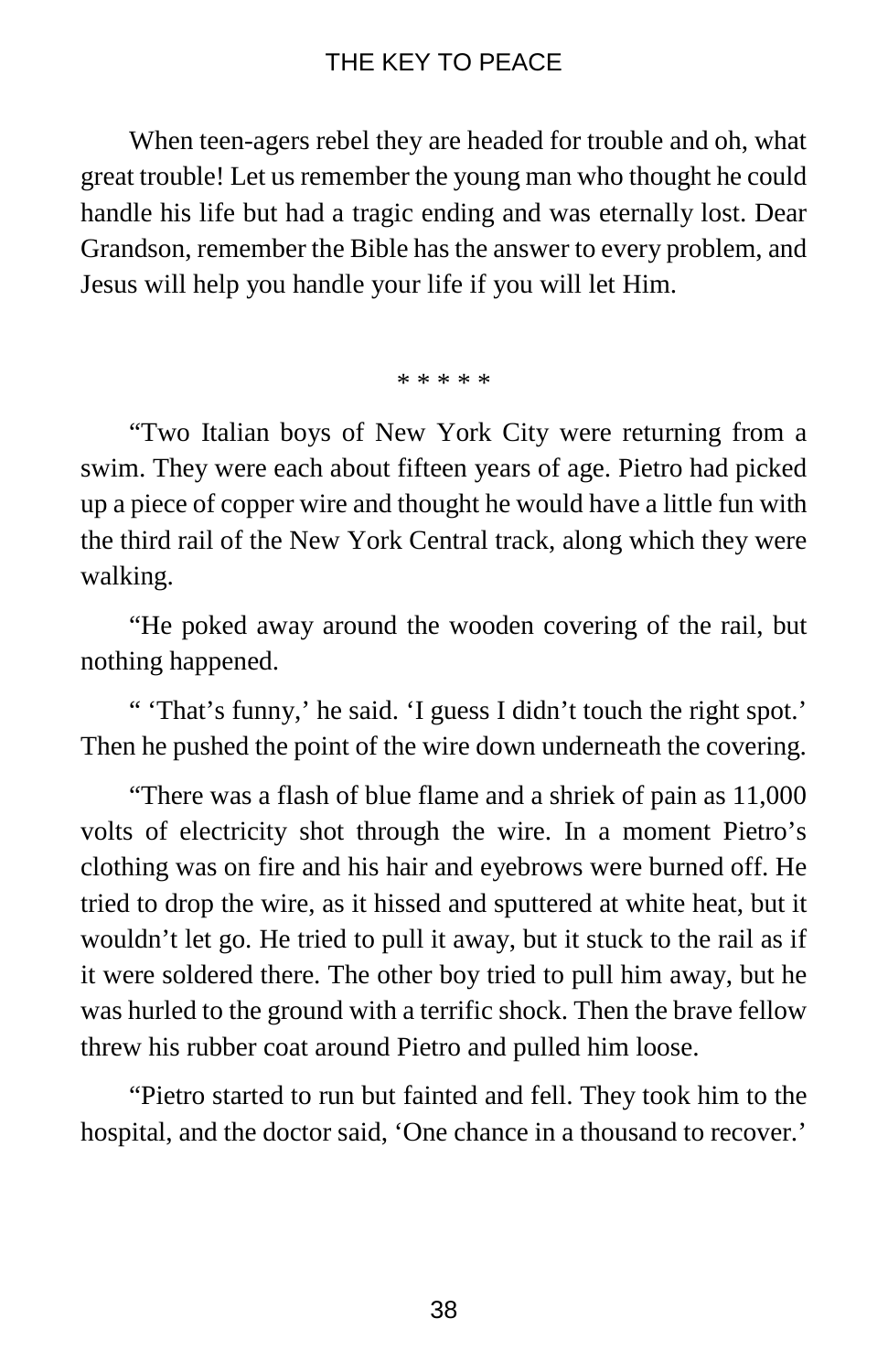"The boys said they knew there was something dangerous about that rail. They had heard other people say so, but they didn't think it would hurt to play around with it a little.

"Just so, sin is dangerous. It scorches and burns and kills, like the live third rail. People know it, and yet they play around with sin. Many times there are signs near high voltage wires—*Danger, Do Not Touch*! God has put up some signs, too. In His Word He warns against the danger of sin. If we want to be safe, and happy, we will heed these warnings."

\* \* \* \* \*

"A minister of Geneva, on a trip to Paris, one day fell into a conversation with a man who began to reason with him about Christianity. The minister answered every argument with a quotation from Scripture—not venturing a single personal remark or application. Every quotation his companion evaded or turned aside, only to be met by another passage. The skeptic became enraged. 'Don't you see, I don't believe your Bible! What's the use of quoting it to me?' he shouted. The minister's reply was another thrust of the Sword of the Spirit, 'If ye believe not that I am he, ye shall die in your sins.' Years passed, then one morning the minister received a letter. Opening it he read, 'You took the Sword of the Spirit and stabbed me through and through one day, and every time I tried to parry the blade and get you to use your hands, and not the Heavenly steel, you simply gave me another stab. You made me feel I was not fighting you, but God.' It was signed by the former skeptic in whom the 'seed of the Word' had finally been mixed with faith.

"Even as the natural seed changes soil into plants, so the living seed of the Word changes the character of the individual who comes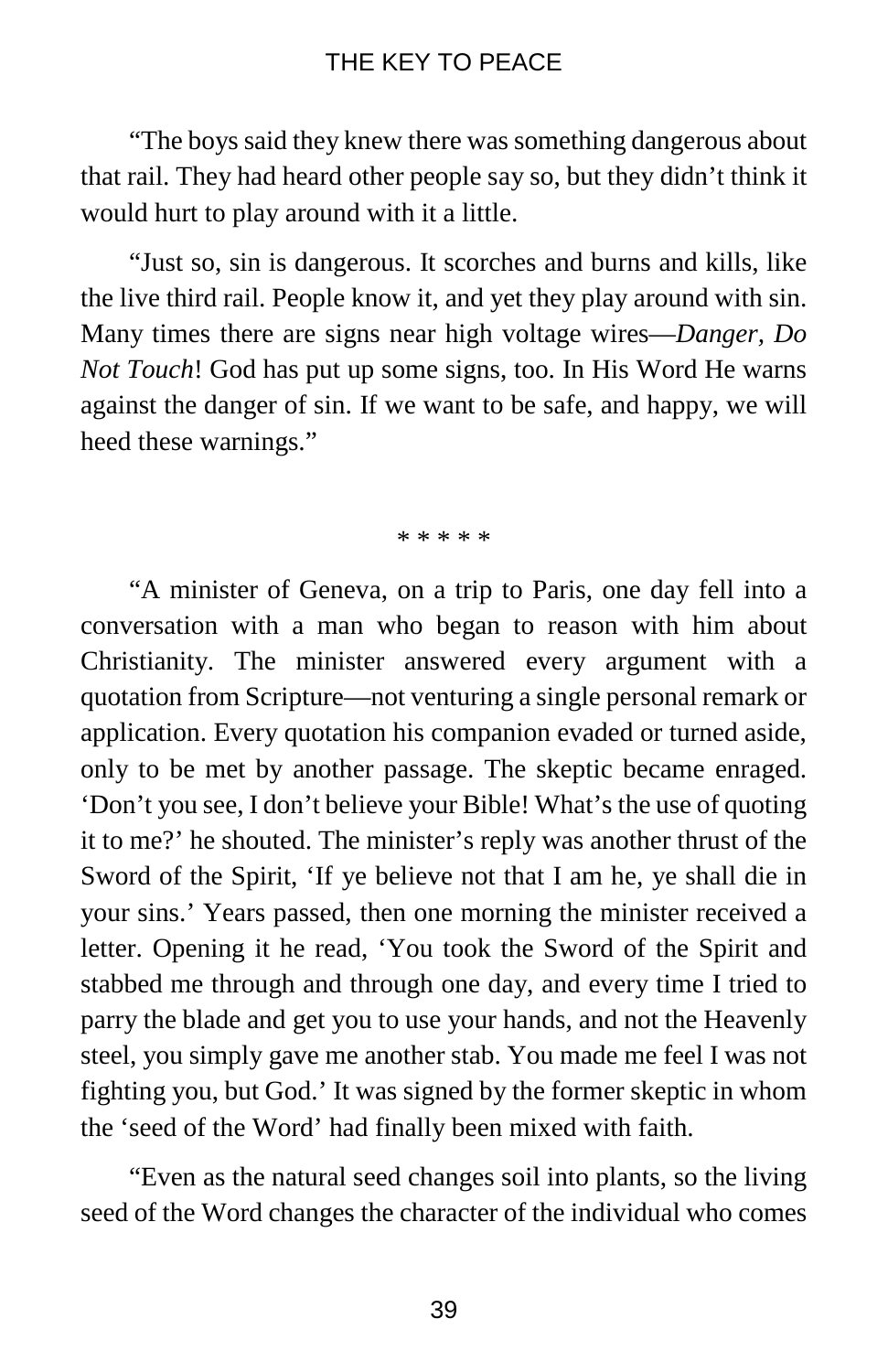in contact with it. For example, in the night of the Dark Ages when the Word of God was planted by the Holy Spirit in the hearts of chosen men, it brought forth the fruit of the Reformation. There was a rediscovery of the truth, that salvation is not by ritual or works, but by faith in Jesus as our Saviour."

\* \* \* \* \*

My grandson, I will close these instructions to you, as well as to all who read them, with a prayer for each one. As a teen-ager I found that it paid to live for God. As a mother I found that God was there to help me in all the needs of life and as a grandmother and a possible great-grandmother, I find great joy in living for God. It pays to put God first in our lives. "Seek ye first the kingdom of God and his righteousness and all these things will be added unto you," is the safe way to live because Jesus, our Lord and Master, who has all wisdom has told us.

—Grandma Miles (A. Marie Miles)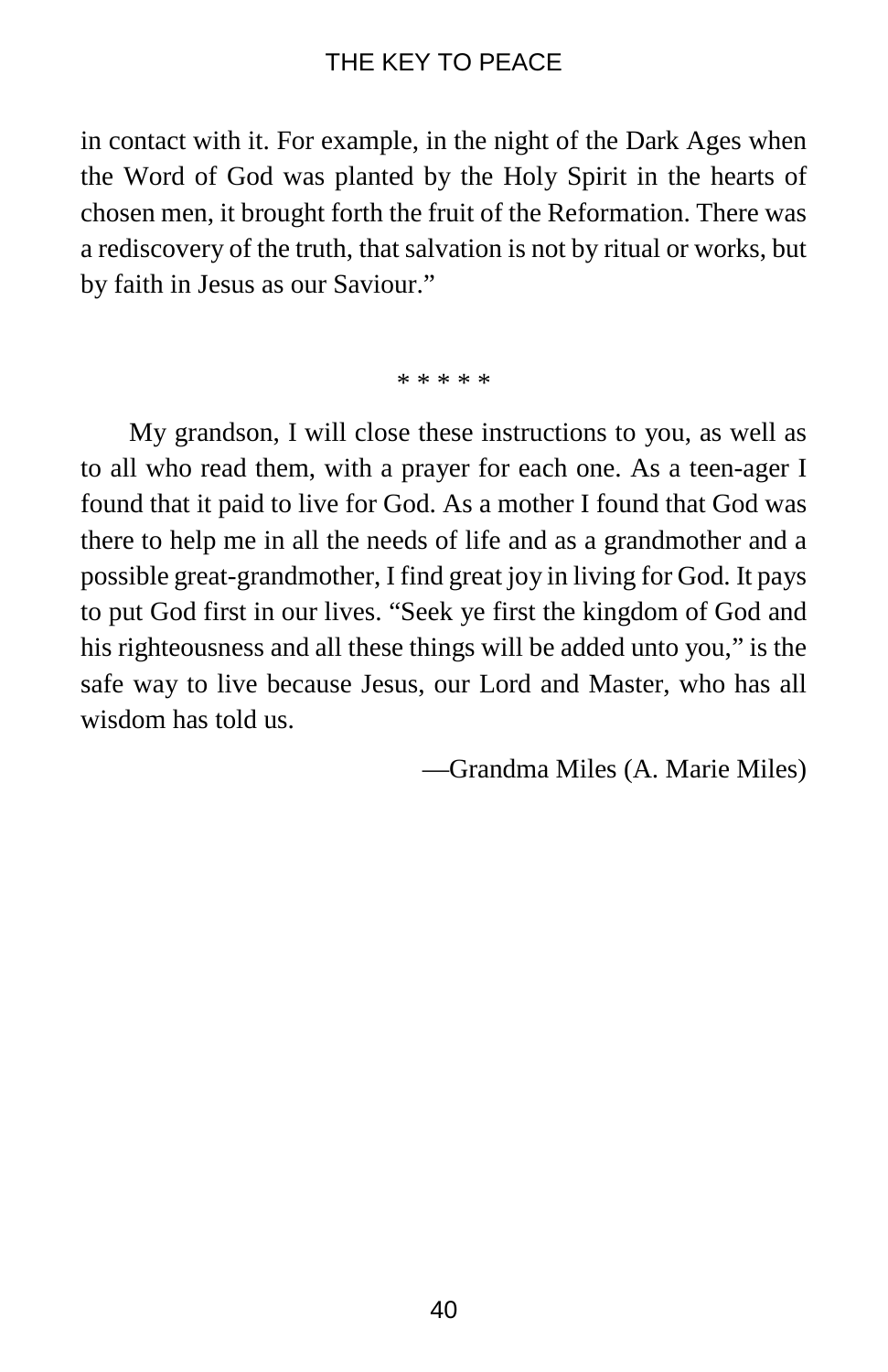#### **What Became of a Lie**

First, somebody told it, Then the room wouldn't hold it, For the busy tongues rolled it, And got it outside.

When the crowd came across it, They never once lost it, But tossed it and tossed it, Till it grew long and wide.

This lie brought forth others, Dark sisters and brothers And fathers and mothers, A terrible crew!

And as headlong they hurried, And people they flurried And bothered and worried As lies always do.

At last evil boded, It fretted and goaded, Till at last it exploded In sin and shame;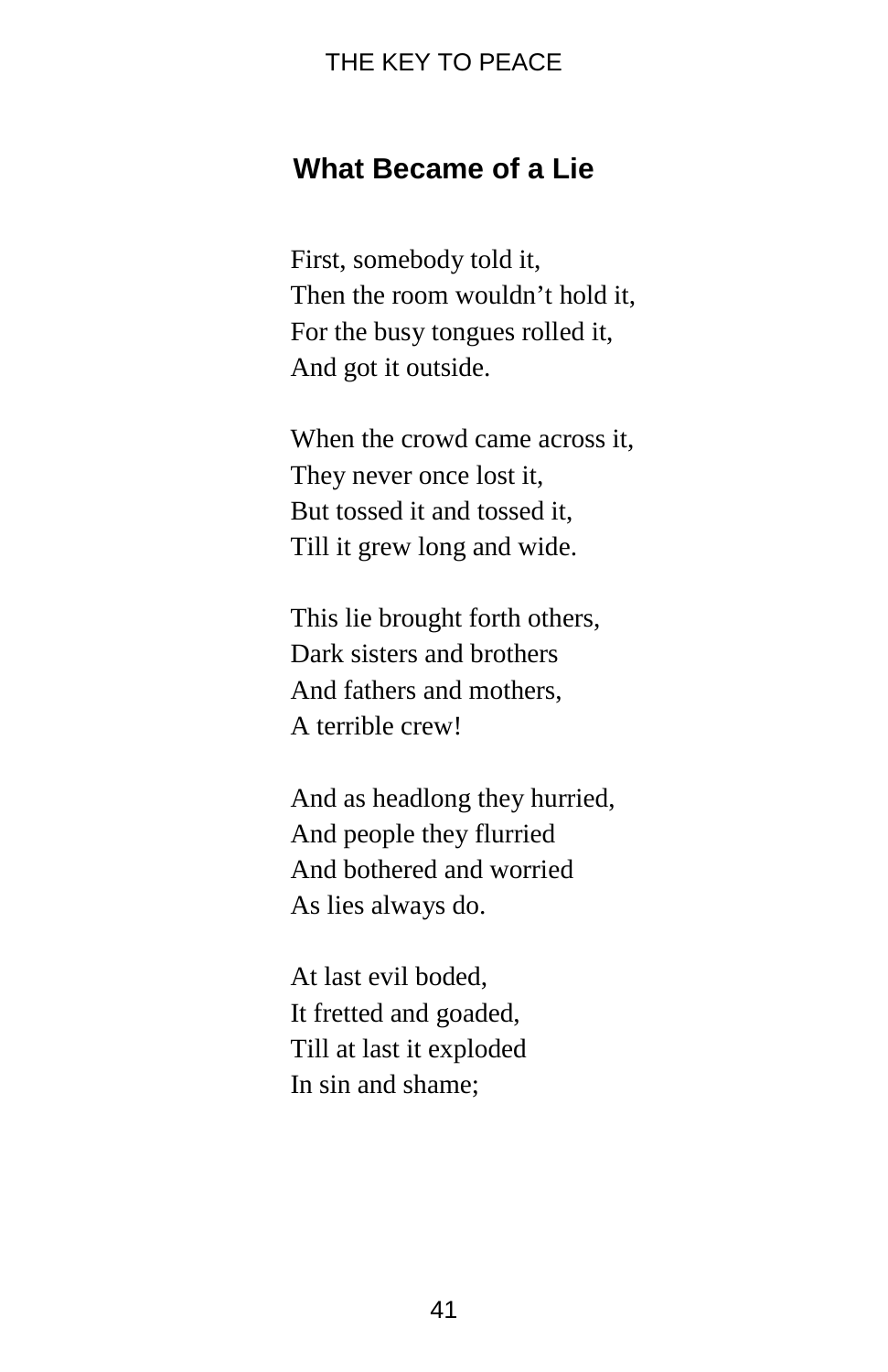While thru smoke and thru fire The pieces flew higher, Till they hit the sad liar And killed his good name.

−Selected